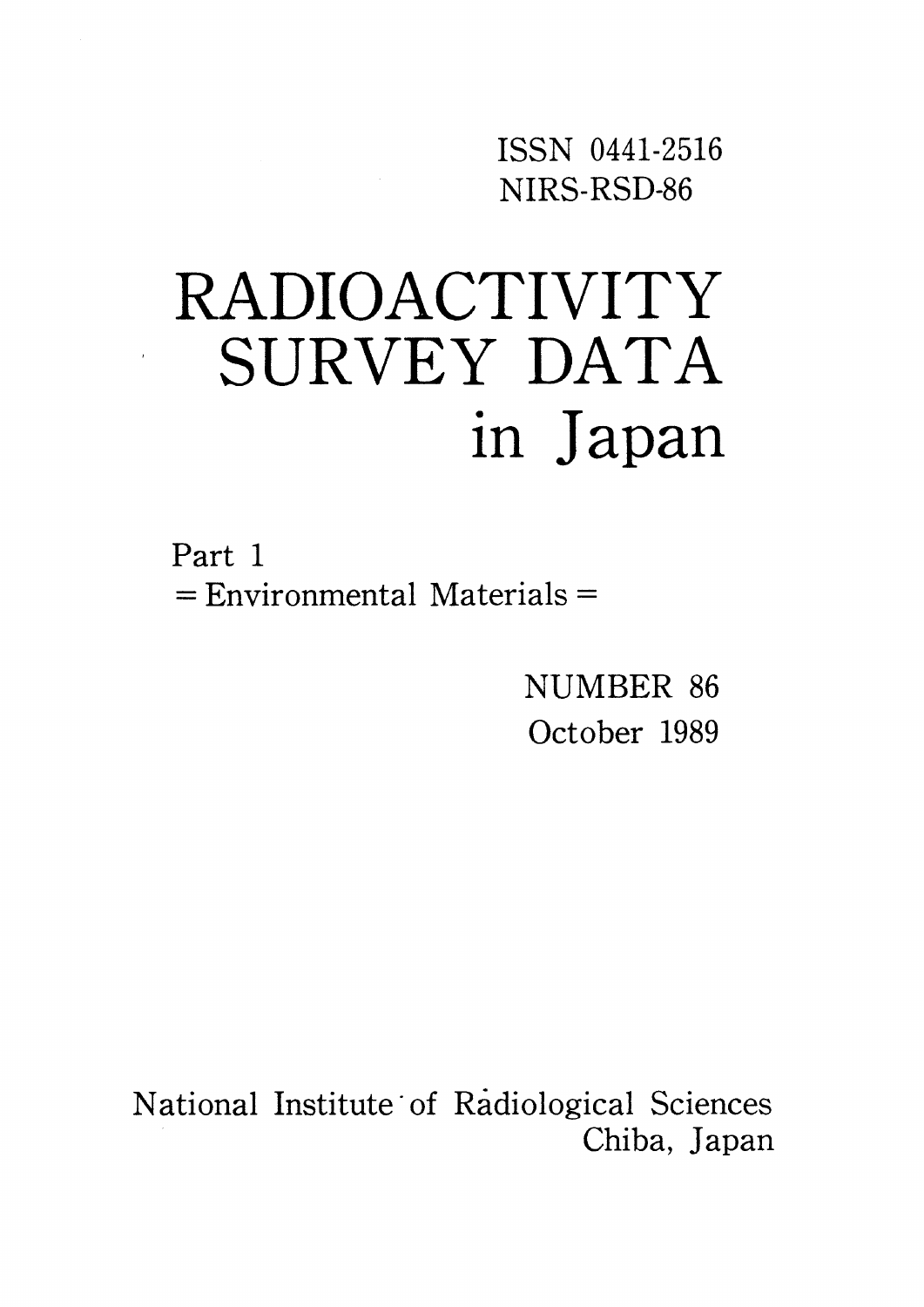# Radioactivity Survey Data in Japan

# Number 86

October 1989 part  $1 =$  Environmental Materials =

### Contents

Page

| Environmental and Dietary Materials<br>(Japan Chemical Analysis Center) |  |
|-------------------------------------------------------------------------|--|
|                                                                         |  |
|                                                                         |  |
| 2.                                                                      |  |
| 3.                                                                      |  |
| 4.                                                                      |  |
| 5.                                                                      |  |
| 6.                                                                      |  |
|                                                                         |  |
| (for domestic program)                                                  |  |
| -2 Strontium-90 and Cesium-137 in Rain and Dry Fallout11                |  |
| (for WHO program)                                                       |  |
| (2)                                                                     |  |
| (3)                                                                     |  |
| (4)                                                                     |  |
| (5)                                                                     |  |
| (6)                                                                     |  |
| (7)                                                                     |  |
| Contents of Figure (Selected Locations)<br>7.                           |  |

Editted by National Institute of Radiological Sciences, under the supervision of Science and Technology Agency of Japanese Government.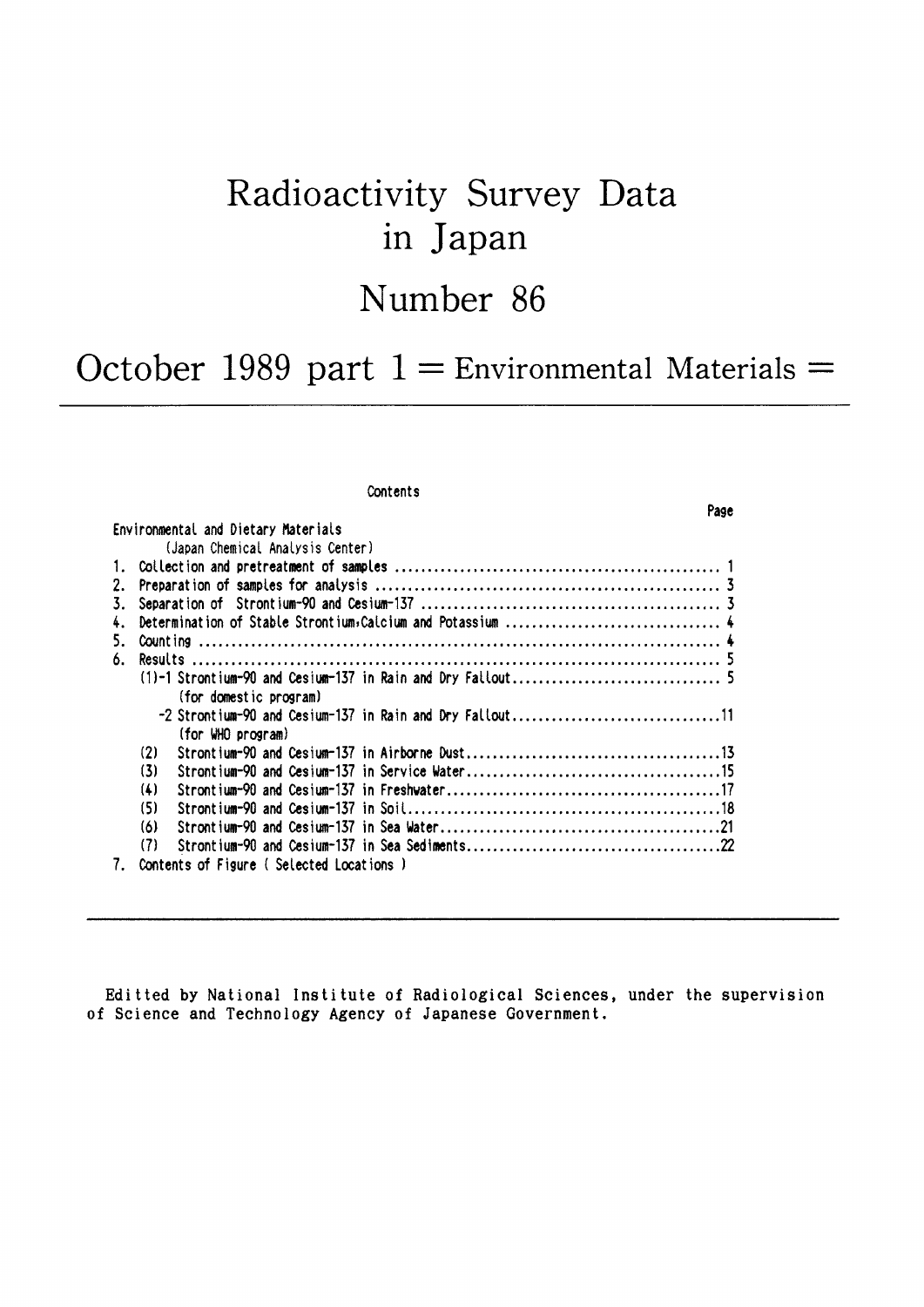Environmental and Dietary Materials\*

(Japan Chemical Analysis Center)

 $1.$ Collection and pretreatment of samples

(1) Rain and dry fallout

Rain and dry fallout was collected monthly on a sampling tray, approximately 5000  $cm<sup>2</sup>$  in area, which was filled with water to a depth of 1 cm at the beginning of every month.

Strontium and cesium carrier solutions were added after the sample was filtered. The tray was washed with  $5$   $\ell$  of distilled water and the washing was combined to the filtrate.

The sample was passed through a cation exchange column (500 ml of Dowex 50W X8, 50  $\sim$  100 mesh, Na form) at a rate flow of 80 ml/min.

(2) Airborne dust

Airborne dust was collected by an electrostatic precipitator or a filter air sampler for every three months at a rate of more than 3000 m<sup>3</sup> per month. The **The** sampling was done 1 to 1.5 meters above the ground.

(3) Service water and freshwater

Service water, 100  $\ell$  each, was collected at the intake of the water-treatment plant and at the tap after water was left running for five minutes. Strontium and cesium carriers were added to the filtered water sample. The subsequent process was the same as that described in the section (1). Freshwater was treated in the same way as the service water.

 $(4)$  Soil

Soil was collected from the location in the spacious and flat area without past surface disturbance caused by duststorms, inflow and outflow due to precipitation, etc.. Any places located under trees in a forest, in a stony area or inside of river banks were avoided. Soil was taken from two layers of different depths, 0-5cm and 5-20cm. The soil lumps were crushed by hands and dried in a drying oven regulated 105  $\circ$ . The soil was then passed through a 2 mm sieve to remove plant roots and pebbles.

the effect of terrestrial fresh water from rivers was expected to be negligibly small. A special consideration was also given to weather conditions. The sampling was carried out when there was no rainfall for the last few days. To prevent contamination, water samples were collected at the bow of a sampling boat just before she stood still by scooping surface water using a polyethylene bucket. Immediately after the collection, the samples were acidified to a pH lower than 3 by adding concentrated hydrochloric acid in a ratio of 1ml to 1 l of sea water, and then stored in 20 2 polyethylene containers. The sampling equipments as well as containers were thoroughly rinsed with dilute hydrochloric acid and then with distilled water before use. Two hundred milliliters of sea water was also collected at the same stations for the determination of chlorinity.

(6) Sea sediments

Sediment was collected in the same area as that for the sea water sample, taking the following criteria into account:

- a. The depth of water exceeds 1 m at low tide.
- b. No significant sedimental movement is observed in the vicinity of concern.
- c. Mud, silt and fine sand are preferable.

A conventional sediment sampling device was used for collecting the top few centimeters of surface sediment. Approximately 4kg of the sample in wet weight was spread on a stenless steel dish after removed of the pebbles, shells and other foreign materials, and dried in a drying oven regulated at  $105 \, \degree$ .

(7) Total diet

A full one day ordinary diet including three meals, water, tea and other in-between snacks for five persons was collected as a sample of "total diet". The sample in a large stainless steel pan was carbonized carefully by direct application of gas flame, and was transfered to a porcelain dish and then ashed at 450 °C in an electric muffle furnace.

 $(B)$  Rice

Polished rice was collected in producing districts at the harvest and in consuming areas when new crops were first put on sale. The sample was carbonized and ashed in a porcelain dish.

Samples were sent to the Center from 32 contracted prefectures.

<sup>(5)</sup> Sea water Sea water was collected at the fixed stations where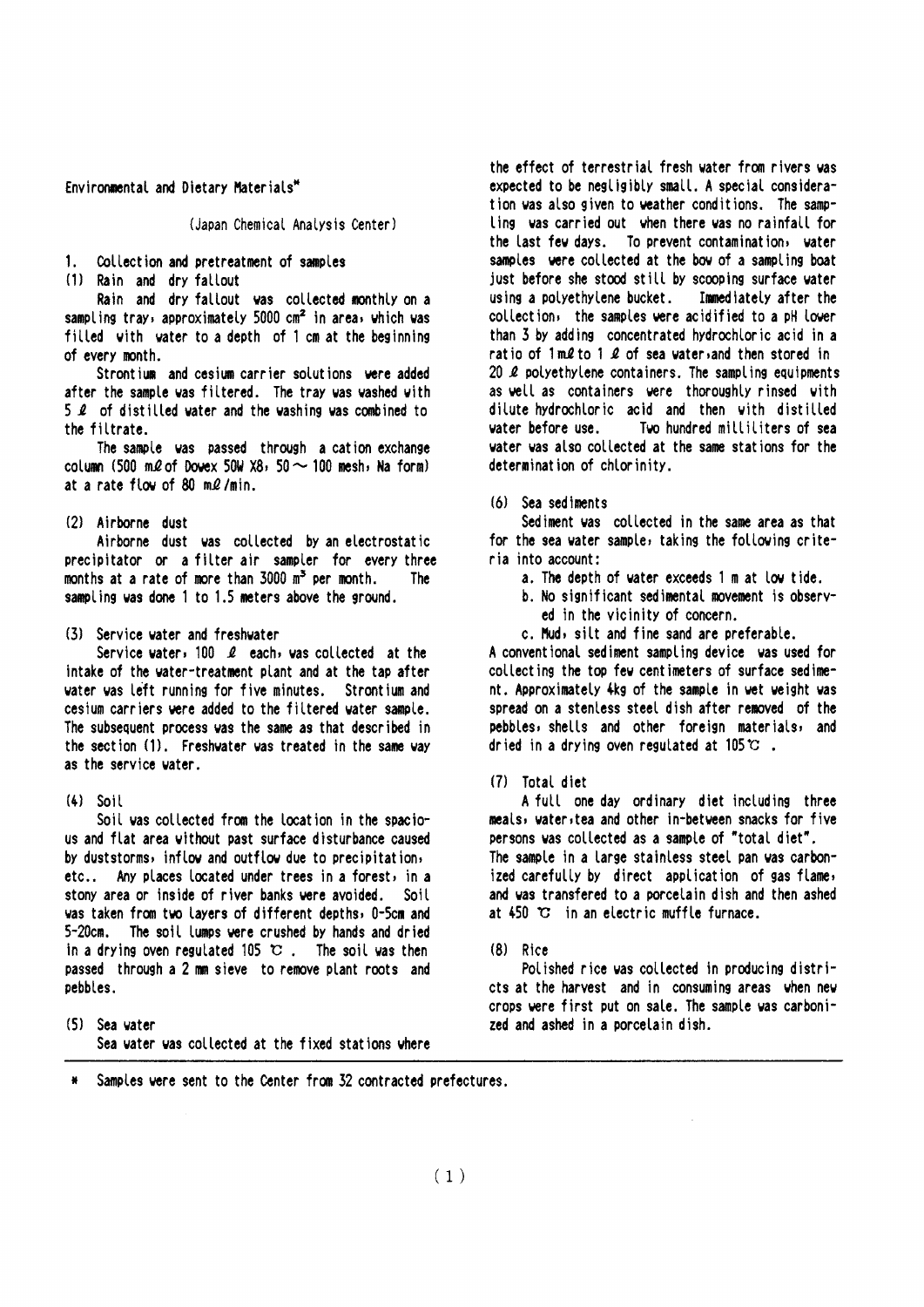#### $(9)$  Milk

Raw milk was collected in producing districts and commercial milk was purchased in consuming districts. Milk in a stainless steel pan or a porcelain dish was evaporated to dryness followed by carbonization and ashing.

#### (10) Vegetables

Spinach and Japanese radish were selected as the representatives for leaf vegetables and for non-starch roots, respectively. After removing soil, the edible part of vegetable sample was dried and carbonized in a stainless steel pan or a porcelain dish.

#### $(11)$  Tea

Five hundred grams of manufactured green tea was collected, carbonized and ashed in a stainless steel pan or a porcelain dish.

### (12) Fish, shellfish and seaweeds

a. Sea fish and freshwater fish

Fish was rinsed with water and blotted with a filter paper. Only the edible part was used in case of larger sized fish, and the whole part was used in case of smaller ones. Each sample was weighed and placed in a stainless steel pan or a porcelain dish. After carbonized, the sample was ashed in an electric muffle furnace.

b. Shellfish

Approximately 4 kg of shellfish including the shells was collected or purchased. After removing the shells, it was treated in the same way as that for the sea fish.

c. Seaveeds

Edible seaveeds were collected and rinsed with water to remove sand and other adhering matters on the surface. These were removed of excess water, veighed dried and ashed.

Table 1 shows detailes of sample collection.

| Sample                           | Frequency of sampling                | Quantity of sample            |
|----------------------------------|--------------------------------------|-------------------------------|
| $=$ Fnyironmental materials $=$  |                                      |                               |
| (1) Rain and dry fallout         |                                      |                               |
| 1. For domestic program          | monthly                              |                               |
| 2. For WHO program               | monthly                              |                               |
| (2) Airborne dust                | quarterly                            | $>3000$ m <sup>3</sup> /month |
| (3) Service water and freshwater |                                      |                               |
| 1. Service water (source water)  | semiyearly                           | 100 l                         |
| 2. Service water (tap water)     | semiyearly                           | 100 $\ell$                    |
| 3. Freshvater                    | yearly (fishing season)              | 100 $\ell$                    |
| $(4)$ Soil                       |                                      |                               |
| 1. $0 \sim 5$ cm                 | yearly                               | 4 kg                          |
| 2. $5 \sim 20$ cm                | yearly                               | 4 kg                          |
| $(5)$ Sea water                  | yearly                               | 40 <sub>2</sub>               |
| $(6)$ Sea sediments              | yearly                               | 4 kg                          |
| $=$ Dietary materials=           |                                      |                               |
| (7) Total diet                   | semiyearly                           | daily amount for 5 persons    |
| $(8)$ Rice                       |                                      |                               |
| 1. Producing districts           | yearly (harvesting season)           | 5 kg (polished rice)          |
| 2. Consuming districts           | yearly (harvesting season)           | 5 kg (polished rice)          |
| $(9)$ Milk                       |                                      |                               |
| 1. Producing districts for       | quarterly (February, May, August and | 3 Q                           |
| WHO program                      | November)                            |                               |
| 2. Producing districts for       | semiyearly (February and August)     | 3Q                            |
| domestic program                 |                                      |                               |

Details of sample collection Table 1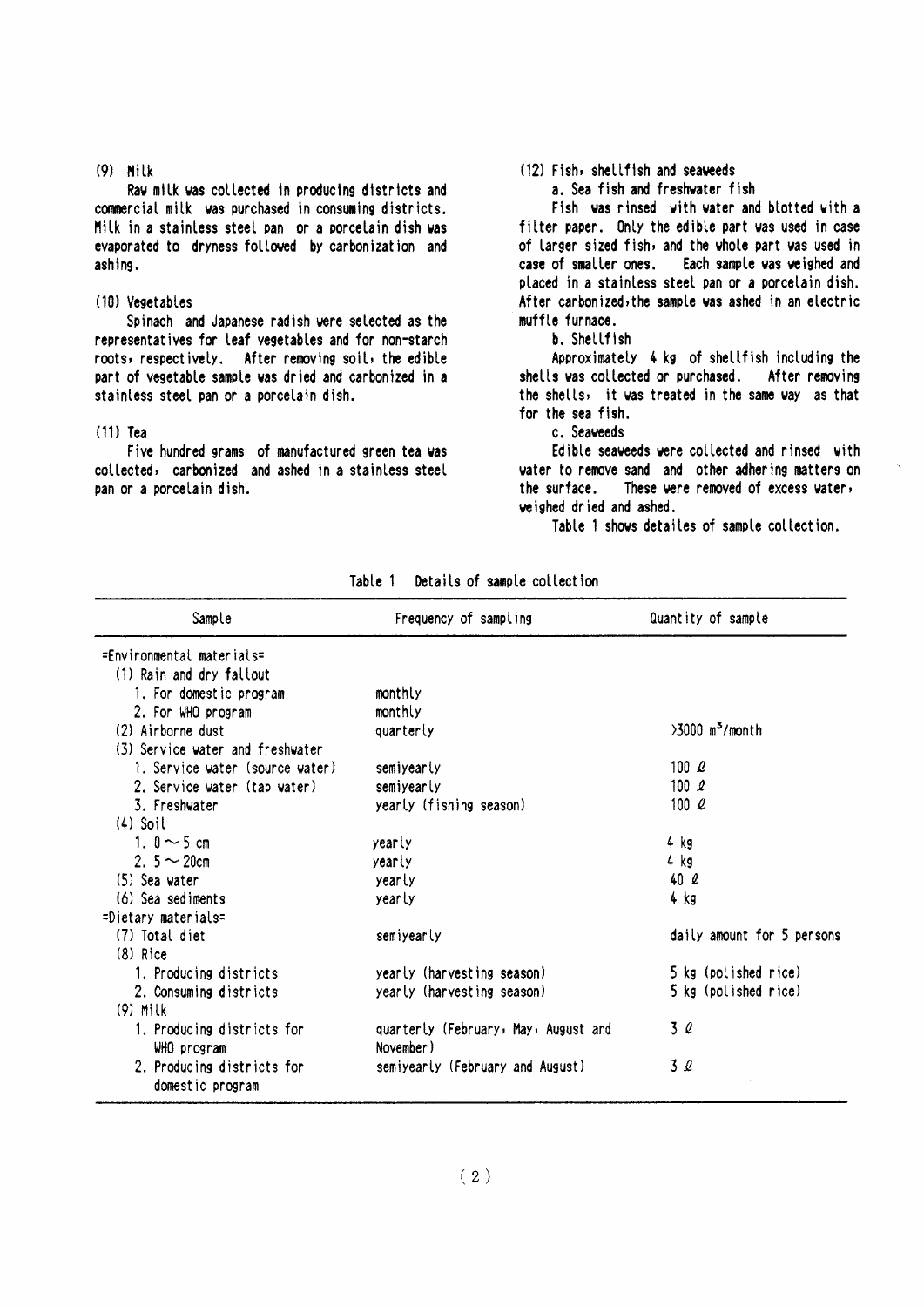| Sample                            | Frequency of sampling                | Quantity of sample      |
|-----------------------------------|--------------------------------------|-------------------------|
| 3. Consuming districts            | semiyearly (February and August)     | $3\ell$                 |
| 4. Powdered milk                  | semiyearly (April and October)       | $2 \sim 3$ kg           |
| (10) Vegetables                   |                                      |                         |
| 1. Producing districts            | yearly (harvesting season)           | 4 kg                    |
| 2. Consuming districts            | yearly (harvesting season)           | 4 kg                    |
| $(11)$ Tea                        | yearly (the first harvesting season) | 500g (manufactured tea) |
| (12) Fish, shellfish and seaveeds |                                      |                         |
| 1. Sea fish                       | yearly (fishing season)              | 4 kg                    |
| 2. Freshvater fish                | yearly (fishing season)              | 4 kg                    |
| 3. Shellfish                      | yearly (fishing season)              | 4 kg                    |
| 4. Seaveeds                       | yearly (fishing season)              | $2 \sim 3$ kg           |

- Preparation of samples for analysis  $\mathcal{P}$
- (1) Rain, service water and freshwater

Strontium and cesium were eluted with hydrochloric acid from the cation exchange column. The residue of rain sample on the filter paper was ashed in an electric muffle furnace and the ash was dissolved in hydrochloric acid. The insoluble part was filtered and The filtrate and the washings were combined uashed to the previous eluate and used for radiochemical analysis.

### (2) Soil and Sea sediment

Dried soil was crushed to smaller ones than 0.25 mm in size by a crusher. The sieved sample was ashed in an electric muffle furnace regulated at  $450 \, \text{°C}$ . The sample was then heated with hydrochloric acid, strontjum and cesium carrier solutions and the mixture was heated. The insoluble constituent was filtered off and vashed with vater.

The dried sample was crushed to smaller ones than 0.25 mm by a crushing machine. The further preparation of the sample was the same as that described in the section  $2-(2)$ .

### $(3)$  Rice

The ashed sample was pulverized with a porcelain mortar and passed through a 0.35 mm sieve. The sieved sample to which both strontium and cesium carriers were added, was digested with nitric acid by heating. After the sample was heated again with nitric acid to dryness, strontium and cesium were extracted with hydrochloric acid and water. The insoluble constituent was filtered and vashed. The filtrate and vashings vere combined for subsequent radiochemical analysis.

(4) Airborne dust, diet, milk, vegetables, fish and shellfish, seaveeds, tea and others

These ashed samples were treated with the same procedure as that described in the section  $2-(4)$ .

Separation of strontium-90 and cesium-137  $\overline{3}$ 

### (1) Strontium-90

Sample solutions, prepared as in the foregoing sections  $2-(1)$  through  $2-(4)$ , were neutralized with sodium hydroxide. After sodium carbonate was added, the precipitate of strontium and calcium carbonates was separated. The supernatant solution was retained for cesium-137 determination. The carbonates vere dissolved in hydrochloric acid and strontium and ca-Icium were precipitated as oxalates. The precipitate was dissolved in nitric acid and strontium was separated from calcium by successive fuming nitric acid separation. Iron scavenge was made after addition of ferric iron carrier followed by barium chromate separation after addition of barium carrier to remove radium, its daughters and lead. Strontium was recovered as carbonate, and the precipitate was dried and weighed to determine strontium recovery. The strontium carbonate was dissolved in hydrochloric acid and iron carrier was added. The solution was allowed to stand for two weeks for strontium-90 and yttrium-90 to attain equilibrium. Yttrium-90 was coprecipitated with ferric hydroxide and the precipitate was filtered off, washed and counted.

### $(2)$  Cesium-137

The supernatant separated from the strontium fraction was acidified with hydrochloric acid. While stirring, cesium was adsorbed on the ammonium molyb-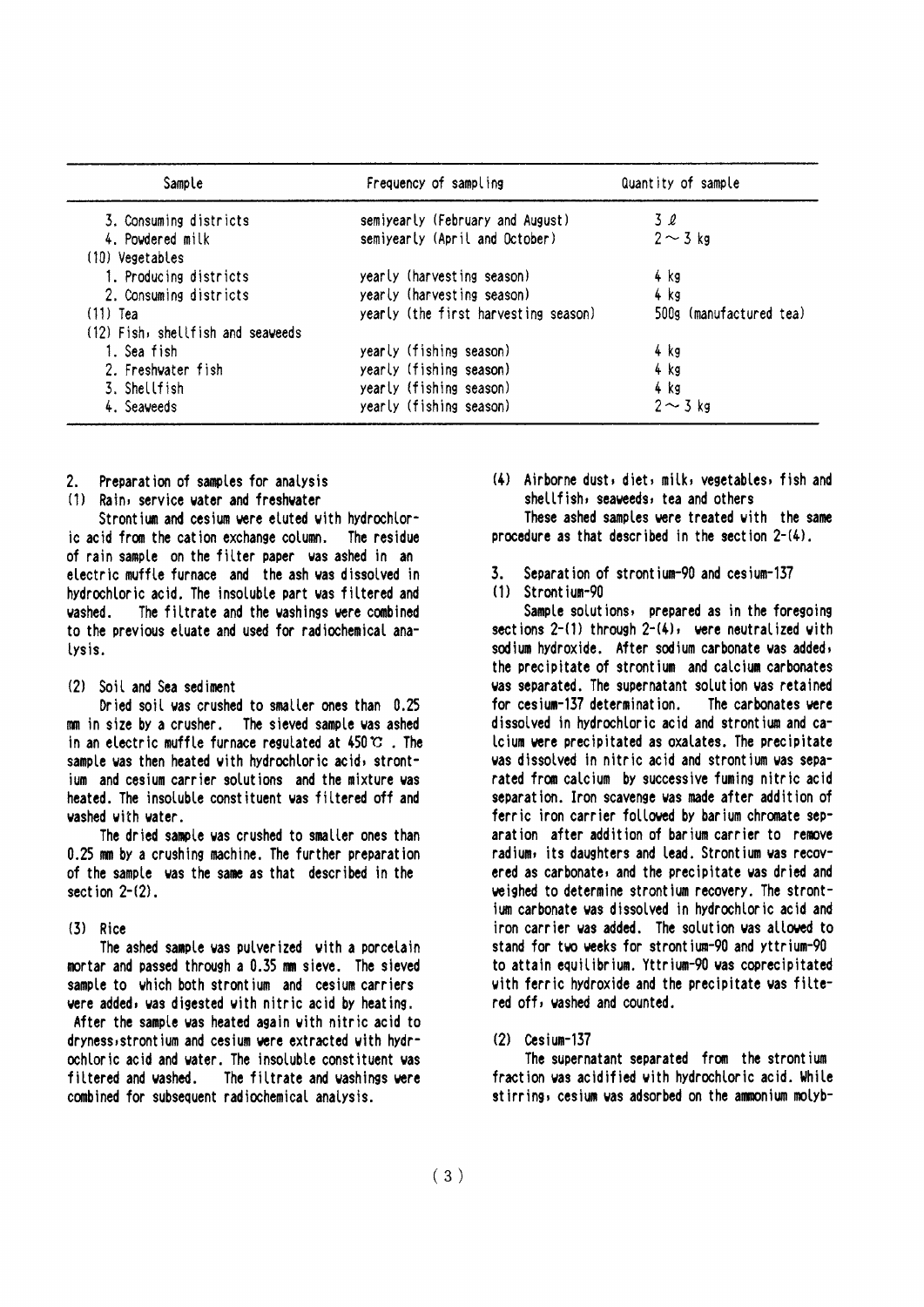#### dophosphate added.

After filtered off and washed with hydrochlotric acid the precipitate was dissolved in 2.5N sodium hydroxide solution. The solution was adjusted to pH 8.2 with hydrochloric acid and allowed to cool. Resultant molybdenum hydroxide which separated out in the solution, was filtered off and washed with water. **EDTA vas** added to the filtrate and washings. Cesium and rubidium were adsorbed on a cation exchange column and cesium was separated from rubidium by eluting with hydrochloric acid.

The eluate was evaporated to dryness and was dissolved. The solution was filtered. Chloroplatinic acid was added to precipitate cesium. The precipitate was filtered onto a tared paper using a demountable filter and washed with water and then ethanol. After drying, the chemical yield of cesium was determined by weighing the precipitate. Cesium-137 radioactivity was measured for this precipitate.

 $\mathbf{L}$ Determination of stable strontium, calcium and potassium

A weighed amount of soil or sea sediment was heated in a electric muffle furnace at  $450$  C and then

treated with hydrochloric acid for extraction. A weighed aliquot of ashed samples of total diet, yegetables, milk, fish, shellfish or seaveeds was digested with hydrofluoric acid and nitric acid.

The extract was made up to an appropriate volume with dilute hydrochloric acid. The sample solution was analyzed for calcium by titration with standard potassium permanganate solution after separating calcium as oxalate. Atomic absorption spectroscopy was applied when appropriate. Stable strontium and potassium were determined by atomic absorption and flame emission spectrometry, respectively.

#### $5.$ Count ing

After the radiochemical separation the mounted precipitates were counted for activity using low background beta counters normally for 60 to 90 min. Net sample counting rates were corrected for counter efficiency, recovery, self-absorption and decay to obtain the content of strontium-90 and cesium-137 per sample aliquot. From the results, concentrations of these nuclides in the original samples were calculated.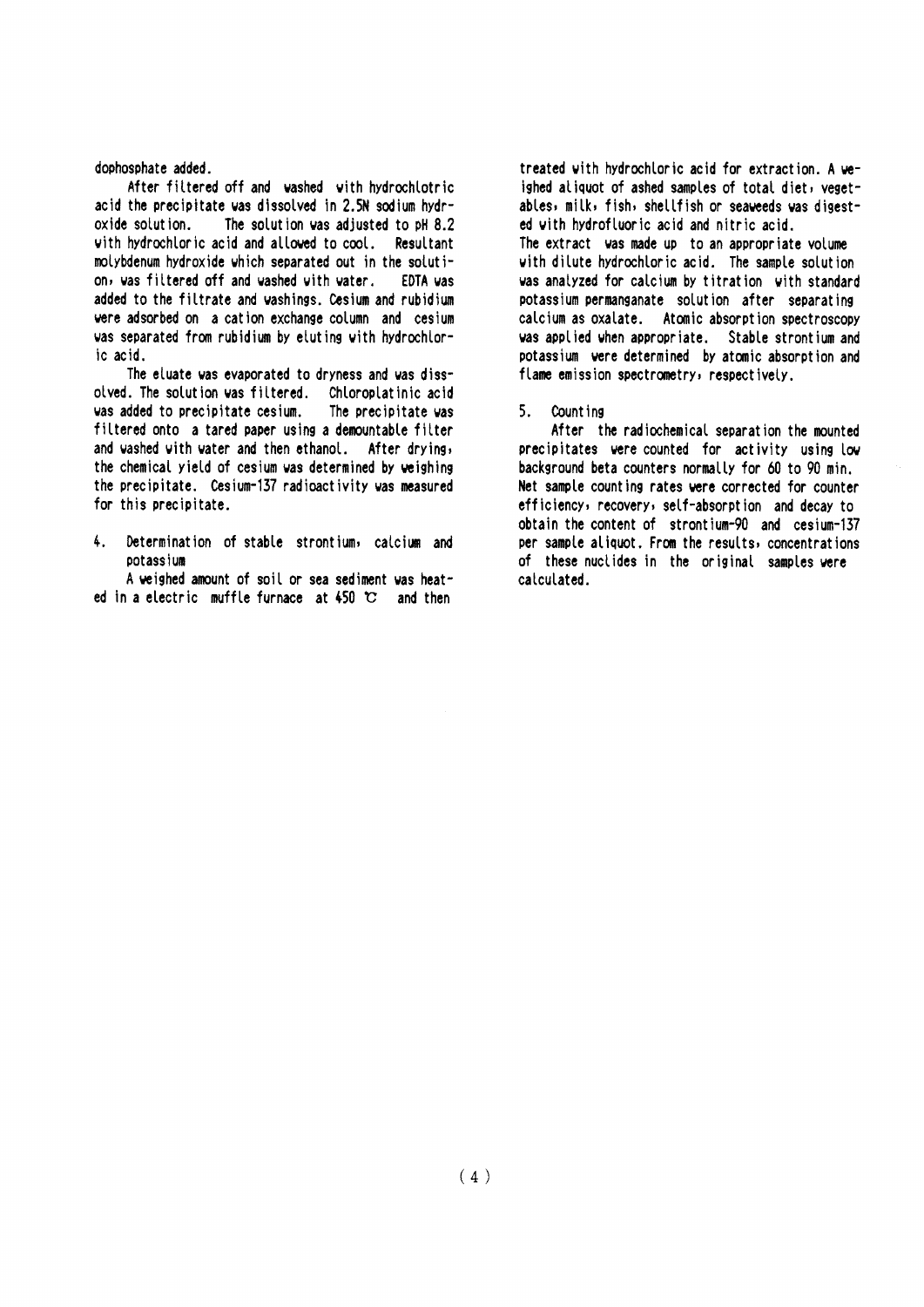#### 6. Results

#### $(1)-1$  Strontium-90 and Cesium-137 in Rain and Dry Fallout(for domestic program) (from Mar.1988 to Dee.1988)

-continued from NO. 84 of this publication-

| Location                | Duration        | Precipitation | $\circ$ sr             | 137C <sub>S</sub>      |
|-------------------------|-----------------|---------------|------------------------|------------------------|
|                         | (days)          | (mm)          | (MBq/Km <sup>2</sup> ) | (MBq/Km <sup>2</sup> ) |
| March, 1988             |                 |               |                        |                        |
| KKosugi-machi, TOYAMA   | 32 <sub>2</sub> | 167.0         | $0.03 \pm 0.018$       | $0.30 \pm 0.031$       |
| Koufu, YAMANASHI        | 32 <sub>2</sub> | 126.5         | $0.005 \pm 0.016$      | $0.11 \pm 0.024$       |
| Ooita, OOITA            | 32 <sub>2</sub> | 199.0         | $0.01 \pm 0.019$       | $0.06 \pm 0.020$       |
| April, 1988             |                 |               |                        |                        |
| Morioka, IWATE          | 32 <sub>2</sub> | 112.0         | $0.05 \pm 0.019$       | $0.28 \pm 0.029$       |
| KKosugi-machi, TOYAMA   | 32 <sub>2</sub> | 117.0         | $0.09 \pm 0.020$       | $0.44 \pm 0.036$       |
| Koufu, YAMANASHI        | 31              | 78.0          | $0.00 \pm 0.083$       | $0.49 \pm 0.100$       |
| Kyoto, KYOTO            | 32 <sub>2</sub> | 70.0          | $0.03 \pm 0.018$       | $0.13 \pm 0.025$       |
| Wakayama, WAKAYAMA      | 36              | 103.3         | $0.04 \pm 0.026$       | $0.11 \pm 0.028$       |
| Matsue, SHIMANE         | 33 <sub>o</sub> | 80.6          | $0.05 \pm 0.013$       | $0.36 \pm 0.025$       |
| Saga, SAGA              | 33              | 153.0         | $0.02 \pm 0.019$       | $0.12 \pm 0.023$       |
| Ooita, OOITA            | 31              | 110.0         | $0.05 \pm 0.022$       | $0.21 \pm 0.029$       |
| May, 1988               |                 |               |                        |                        |
| Morioka, IWATE          | 31              | 86.1          | $0.05 \pm 0.019$       | $0.10 \pm 0.022$       |
| KKosugi-machi, TOYAMA   | 31              | 167.5         | $0.03 \pm 0.018$       | $0.15 \pm 0.027$       |
| Koufu, YAMANASHI        | 32              | 72.0          | $0.00 \pm 0.016$       | $0.11 \pm 0.025$       |
| Nagoya, AICHI           | 32              | 165.6         | $0.02 \pm 0.019$       | $0.12 \pm 0.026$       |
| Kyoto, KYOTO            | 31              | 165.6         | $0.02 \pm 0.022$       | $0.09 \pm 0.023$       |
| Wakayama, WAKAYAMA      | 28              | 96.8          | $0.02 \pm 0.022$       | $0.08 \pm 0.022$       |
| Matsue, SHIMANE         | 31              | 107.7         | $0.02 \pm 0.012$       | $0.11 \pm 0.016$       |
| Saga, SAGA              | 31              | 209.2         | $0.01 \pm 0.020$       | $0.05 \pm 0.019$       |
| Ooita, OOITA            | 32              | 228.0         | $0.05 \pm 0.020$       | $0.07 \pm 0.021$       |
| June, 1988              |                 |               |                        |                        |
| Aomori, AOMORI          | 31              | 87.4          | $0.12 \pm 0.023$       | $0.07 \pm 0.020$       |
| Morioka, IWATE          | 31              | 74.2          | $0.01 \pm 0.017$       | $0.01 \pm 0.017$       |
| Ookuma-machi, FUKUSHIMA | 30              | 162.4         | $0.00 \pm 0.018$       | $0.15 \pm 0.025$       |
| Mito, IBARAGI           | 31              | 121.0         | $0.01 \pm 0.018$       | $0.04 \pm 0.019$       |
| Utsunomiya, TOCHIGI     | 31              | 269.8         | $0.001 \pm 0.016$      | $0.03 \pm 0.022$       |
| KKosugi-machi, TOYAMA   | 31              | 187.5         | $0.00 \pm 0.016$       | $0.07 \pm 0.023$       |
| Koufu, YAMANASHI        | 31              | 164.5         | $0.002 \pm 0.016$      | $0.08 \pm 0.024$       |
| Shizuoka, SHIZUOKA      | 31              | 450.5         | $0.02 \pm 0.019$       | $0.10 \pm 0.024$       |

#### Table (1)-1: Strontium-90 and Cesium-137 in Rain and Dry Fallout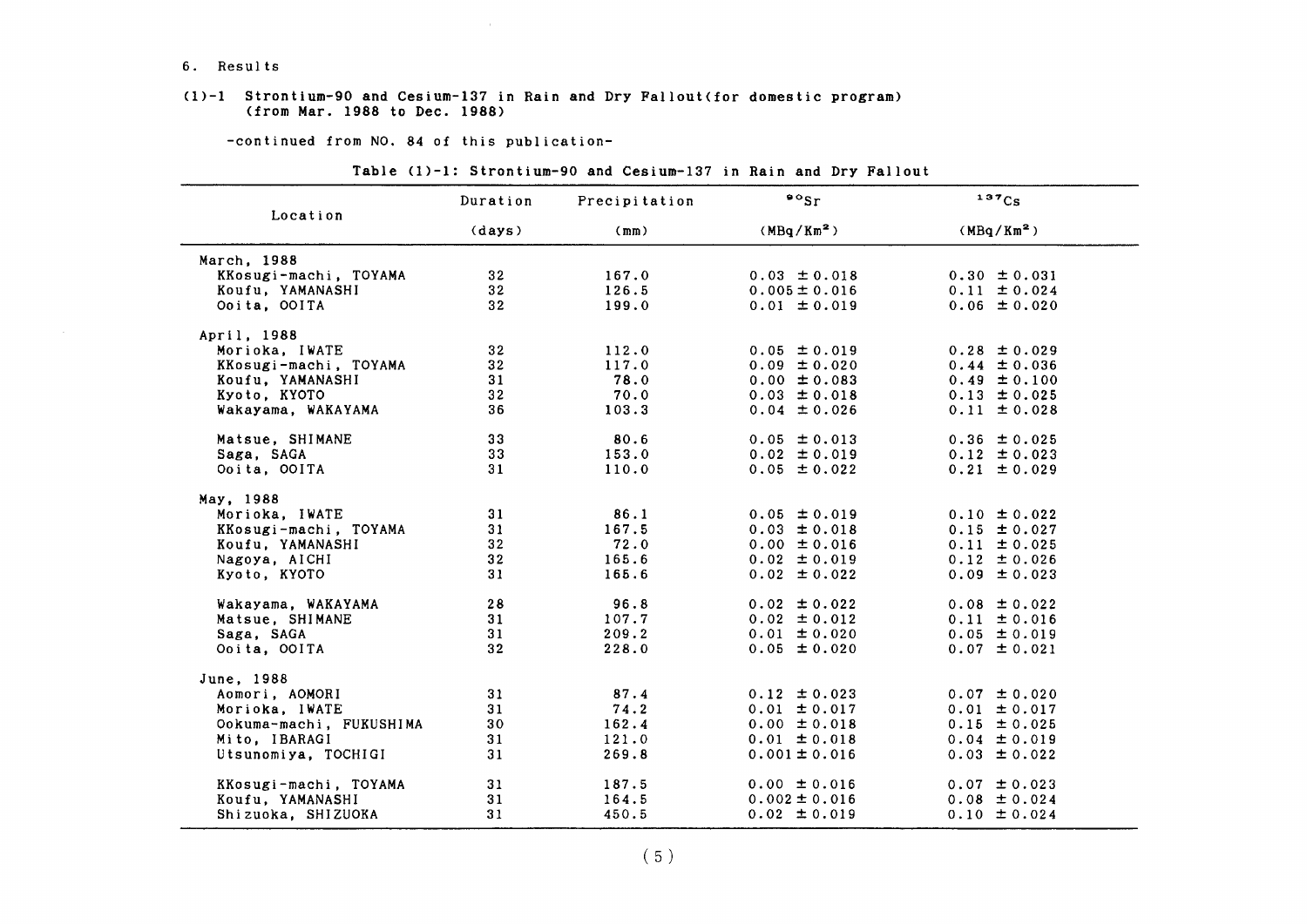|                         | Duration        | Precipitation | $\cdot$ $\cdot$ sr     | 137Cs                  |
|-------------------------|-----------------|---------------|------------------------|------------------------|
| Location                | (days)          | (mm)          | (MBq/Km <sup>2</sup> ) | (MBq/Km <sup>2</sup> ) |
| Nagoya, AICHI           | 30              | 354.1         | $0.03 \pm 0.019$       | $0.08 \pm 0.025$       |
| Kyoto, KYOTO            | 31              | 224.5         | $0.09 \pm 0.032$       | $0.07 \pm 0.022$       |
| Matsue, SHIMANE         | 31              | 193.8         | $0.00 \pm 0.024$       | $0.07 \pm 0.014$       |
| Dazaifu, FUKUOKA        | 31              | 333.9         | $0.06 \pm 0.020$       | $0.02 \pm 0.018$       |
| Saga, SAGA              | 31              | 354.5         | $0.00 \pm 0.018$       | $0.08 \pm 0.020$       |
| Ooita, OOITA            | 31              | 801.0         | $0.04 \pm 0.019$       | $0.04 \pm 0.018$       |
| July, 1988              |                 |               |                        |                        |
| Sapporo, HOKKAIDO       | 32 <sub>2</sub> | 23.5          | $0.04 \pm 0.020$       | $0.07 \pm 0.022$       |
| Aomori, AOMORI          | 32 <sub>2</sub> | 48.5          | $0.07 \pm 0.021$       | $0.04 \pm 0.017$       |
| Onagawa-machi, MIYAGI   | 32              | 279.3         | $0.06 \pm 0.019$       | $0.00 \pm 0.014$       |
| Morioka, IWATE          | 32              | 104.3         | $0.02 \pm 0.018$       | $0.05 \pm 0.019$       |
| Yamagata, YAMAGATA      | 32 <sub>2</sub> | 156.9         | $0.03 \pm 0.017$       | $0.05 \pm 0.019$       |
| Ookuma-machi, FUKUSHIMA | 33              | 354.5         | $0.04 \pm 0.021$       | $0.04 \pm 0.023$       |
| Mito, IBARAGI           | 32 <sub>2</sub> | 204.0         | $0.00 \pm 0.018$       | $0.01 \pm 0.017$       |
| Shinjuku, TOKYO         | 32 <sub>2</sub> | 170.9         | $0.04 \pm 0.019$       | $0.04 \pm 0.018$       |
| Yokohama, KANAGAWA      | 31              | 226.7         | $0.03 \pm 0.018$       | $0.09 \pm 0.021$       |
| Utsunomiya, TOCHIGI     | 32              | 142.2         | $0.04 \pm 0.022$       | $0.03 \pm 0.017$       |
| KKosugi-machi, TOYAMA   | 32 <sub>2</sub> | 208.0         | $0.00 \pm 0.016$       | $0.01 \pm 0.023$       |
| Fukui, FUKUI            | 32 <sub>2</sub> | 217.0         | $0.11 \pm 0.095$       | $0.00 \pm 0.077$       |
| Koufu, YAMANASHI        | 32              | 135.5         | $0.004 \pm 0.017$      | $0.05 \pm 0.020$       |
| Shizuoka, SHIZUOKA      | 32 <sub>2</sub> | 214.0         | $0.01 \pm 0.018$       | $0.01 \pm 0.019$       |
| Nagoya, AICHI           | 32              | 205.9         | $0.01 \pm 0.019$       | $0.03 \pm 0.019$       |
| Kyoto, KYOTO            | 32              | 224.5         | $0.04 \pm 0.021$       | $0.03 \pm 0.021$       |
| Kobe, HYOGO             | 30              | 86.9          | $0.002 \pm 0.018$      | $0.05 \pm 0.019$       |
| Tottori, TOTTORI        | 32              | 279.2         | $0.15 \pm 0.025$       | $0.01 \pm 0.018$       |
| Matsue, SHIMANE         | 32 <sub>2</sub> | 279.8         | $0.01 \pm 0.013$       | $0.08 \pm 0.014$       |
| Hiroshima, HIROSHIMA    | 32              | 154.1         | $0.13 \pm 0.023$       | $0.08 \pm 0.021$       |
| Matsuyama, EHIME        | 32 <sub>2</sub> | 85.0          | $0.00 \pm 0.018$       | $0.01 \pm 0.017$       |
| Takamatsu, KAGAWA       | 32 <sub>2</sub> | 182.0         | $0.00 \pm 0.018$       | $0.02 \pm 0.016$       |
| Dazaifu, FUKUOKA        | 32              | 377.2         | $0.04 \pm 0.021$       | $0.04 \pm 0.018$       |
| Saga, SAGA              | 32              | 211.5         | $0.01 \pm 0.019$       | $0.01 \pm 0.016$       |
| Nagasaki, NAGASAKI      | 32 <sub>2</sub> | 117.0         | $0.04 \pm 0.021$       | $0.01 \pm 0.017$       |
| Ooita, OOITA            | 32 <sub>2</sub> | 138.9         | $0.001 \pm 0.018$      | $0.08 \pm 0.021$       |
| Miyazaki, MIYAZAKI      | 32 <sub>2</sub> | 431.9         | $0.05 \pm 0.020$       | $0.23 \pm 0.028$       |
| August, 1988            |                 |               |                        |                        |
| Sapporo, HOKKAIDO       | 32 <sub>2</sub> | 188.0         | $0.09 \pm 0.022$       | $0.07 \pm 0.021$       |
| Aomori, AOMORI          | 32              | 38.5          | $0.03 \pm 0.021$       | $0.10 \pm 0.022$       |
| Onagawa-machi, MIYAGI   | 31              | 212.7         | $0.03 \pm 0.019$       | $0.03 \pm 0.021$       |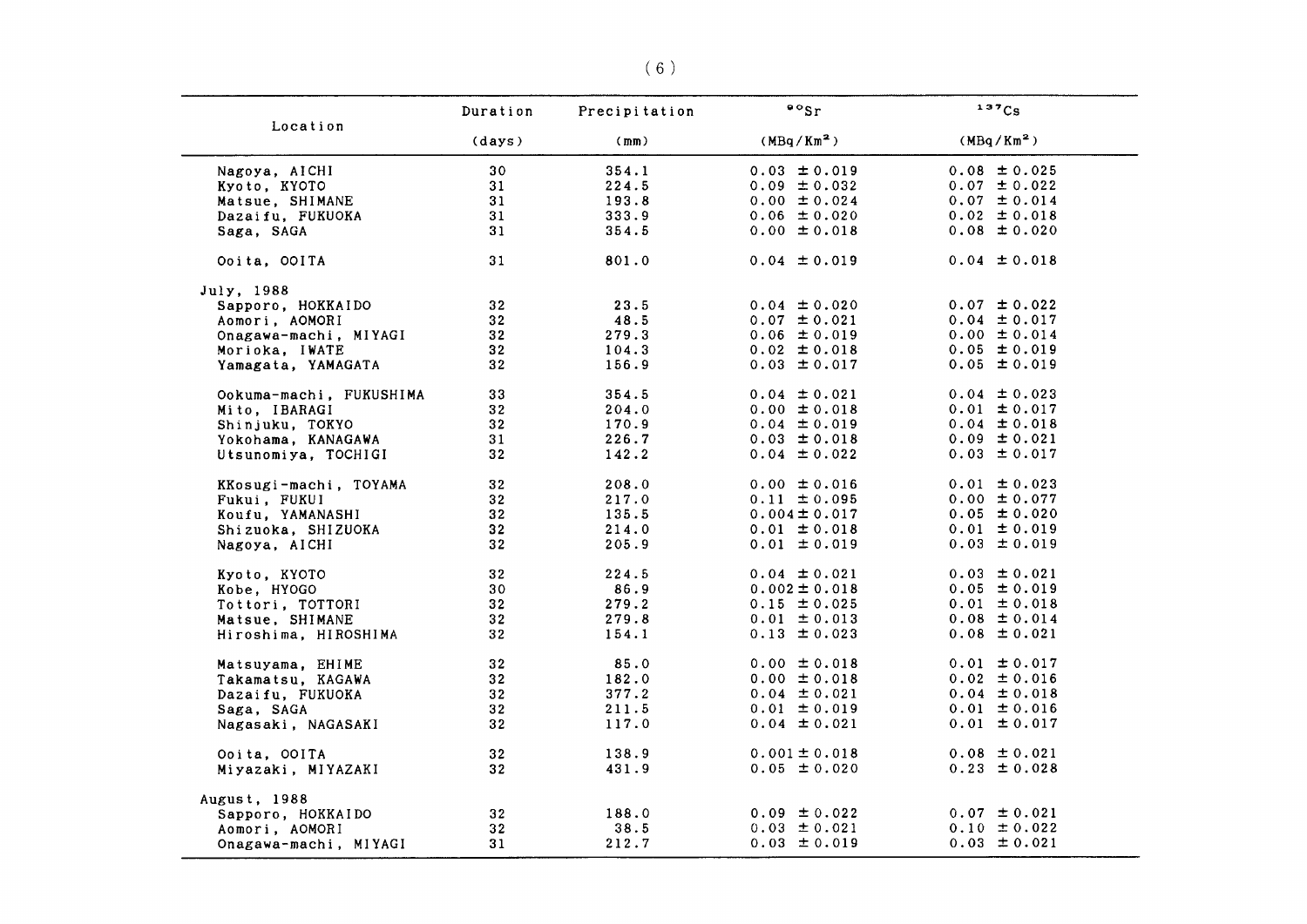|                          | Duration        | Precipitation | $\circ$ sr             | 137Cs                  |
|--------------------------|-----------------|---------------|------------------------|------------------------|
| Location                 | (days)          | (mm)          | (MBq/Km <sup>2</sup> ) | (MBq/Km <sup>2</sup> ) |
| Yamagata, YAMAGATA       | 32              | 292.8         | $0.04 \pm 0.020$       | $0.05 \pm 0.017$       |
| Ookuma-machi, FUKUSHIMA  | 32              | 444.5         | $0.00 \pm 0.022$       | $0.05 \pm 0.018$       |
| Mito, IBARAGI            | 32              | 253.0         | $0.004 \pm 0.016$      | $0.02 \pm 0.018$       |
| Shinjuku, TOKYO          | 32              | 357.0         | $0.05 \pm 0.019$       | $0.03 \pm 0.019$       |
| Yokohama, KANAGAWA       | 33              | 333.2         | $0.05 \pm 0.020$       | $0.12 \pm 0.024$       |
| Utsunomiya, TOCHIGI      | 32              | 357.4         | $0.00 \pm 0.017$       | $0.01 \pm 0.019$       |
| KKosugi-machi, TOYAMA    | 32              | 114.5         | $0.00 \pm 0.017$       | $0.00 \pm 0.021$       |
| Fukui, FUKUI             | 32 <sub>2</sub> | 104.3         | $0.02 \pm 0.082$       | $0.00 \pm 0.100$       |
| Koufu, YAMANASHI         | 32              | 187.0         | $0.01 \pm 0.018$       | $0.02 \pm 0.017$       |
| Shizuoka, SHIZUOKA       | 33              | 292.0         | $0.02 \pm 0.019$       | $0.08 \pm 0.020$       |
| Nagoya, AICHI            | 32              | 129.2         | $0.00 \pm 0.036$       | $0.03 \pm 0.018$       |
| Kyoto, KYOTO             | 31              | 115.5         | $0.04 \pm 0.018$       | $0.07 \pm 0.022$       |
| Kobe, HYOGO              | 34              | 190.2         | $0.03 \pm 0.019$       | $0.09 \pm 0.019$       |
| Tottori, TOTTORI         | 32              | 243.2         | $0.29 \pm 0.031$       | $0.00 \pm 0.021$       |
| Matsue, SHIMANE          | 32 <sub>2</sub> | 41.9          | $0.01 \pm 0.013$       | $0.06 \pm 0.013$       |
| Hiroshima, HIROSHIMA     | 32              | 19.5          | $0.34 \pm 0.032$       | $0.08 \pm 0.022$       |
| Matsuyama, EHIME         | 32              | 63.0          | $0.01 \pm 0.022$       | $0.02 \pm 0.014$       |
| Takamatsu, KAGAWA        | 32              | 96.5          | $0.00 \pm 0.018$       | $0.02 \pm 0.016$       |
| Dazaifu, FUKUOKA         | 31              | 141.4         | $0.04 \pm 0.023$       | $0.03 \pm 0.019$       |
| Saga, SAGA               | 32              | 119.2         | $0.01 \pm 0.021$       | $0.02 \pm 0.016$       |
| Nagasaki, NAGASAKI       | 32              | 141.5         | $0.07 \pm 0.022$       | $0.02 \pm 0.018$       |
| Ooita, OOITA             | 32              | 169.5         | $0.00 \pm 0.018$       | $0.05 \pm 0.022$       |
| Miyazaki, MIYAZAKI       | 32 <sub>2</sub> | 157.5         | $0.005 \pm 0.019$      | $0.10 \pm 0.023$       |
| Yonagusuku-mura, OKINAWA | 31              | 274.0         | $0.00 \pm 0.018$       | $0.04 \pm 0.019$       |
| September, 1988          |                 |               |                        |                        |
| Sapporo, HOKKAIDO        | 31              | 91.0          | $0.04 \pm 0.020$       | $0.03 \pm 0.020$       |
| Aomori, AOMORI           | 31              | 52.5          | $0.07 \pm 0.023$       | $0.04 \pm 0.018$       |
| Onagawa-machi, MIYAGI    | 31              | 250.0         | $0.04 \pm 0.020$       | $0.02 \pm 0.017$       |
| Yamagata, YAMAGATA       | 31              | 110.0         | $0.01 \pm 0.019$       | $0.23 \pm 0.029$       |
| Ookuma-machi, FUKUSHIMA  | 31              | 479.1         | $0.03 \pm 0.016$       | $0.02 \pm 0.019$       |
| Mito, IBARAGI            | 31              | 255.5         | $0.002 \pm 0.016$      | $0.05 \pm 0.021$       |
| Shinjuku, TOKYO          | 31              | 267.6         | $0.00 \pm 0.017$       | $0.00 \pm 0.016$       |
| Yokohama, KANAGAWA       | 31              | 303.1         | $0.04 \pm 0.020$       | $0.08 \pm 0.021$       |
| Utsunomiya, TOCHIGI      | 33              | 418.6         | $0.00 \pm 0.016$       | $0.01 \pm 0.016$       |
| KKosugi-machi, TOYAMA    | 31              | 362.5         | $0.00 \pm 0.017$       | $0.09 \pm 0.021$       |
| Fukui, FUKUI             | 30              | 193.2         | $0.01 \pm 0.100$       | $0.02 \pm 0.090$       |
| Koufu, YAMANASHI         | 31              | 191.0         | $0.01 \pm 0.018$       | $0.02 \pm 0.019$       |
| Shizuoka, SHIZUOKA       | 32              | 471.0         | $0.03 \pm 0.023$       | $0.04 \pm 0.018$       |
| Nagoya, AICHI            | 31              | 367.5         | $0.10 \pm 0.037$       | $0.10 \pm 0.029$       |

(7)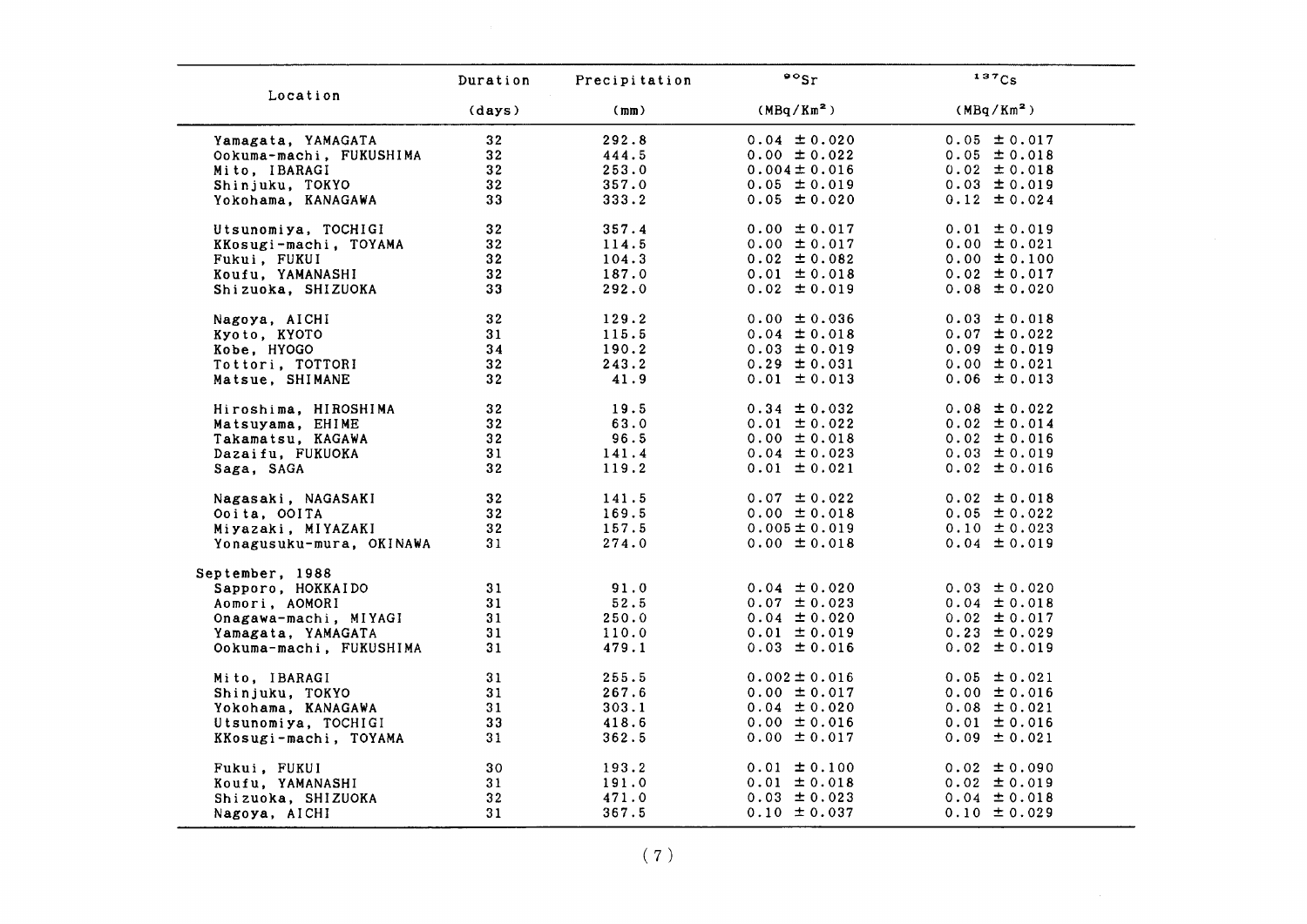|                          | Duration        | Precipitation | $\cdot \cdot$          | 137C <sub>S</sub> |
|--------------------------|-----------------|---------------|------------------------|-------------------|
| Location                 | (days)          | (mm)          | (MBq/Km <sup>2</sup> ) | $(MBq/Km^2)$      |
| Kyoto, KYOTO             | 31              | 119.8         | $0.03 \pm 0.019$       | $0.01 \pm 0.018$  |
| Kobe, HYOGO              | 31              | 93.2          | $0.01 \pm 0.019$       | $0.02 \pm 0.018$  |
| Tottori, TOTTORI         | 33              | 203.5         | $0.13 \pm 0.026$       | $0.02 \pm 0.016$  |
| Matsue, SHIMANE          | 31              | 238.5         | $0.00 \pm 0.011$       | $0.03 \pm 0.013$  |
| Hiroshima, HIROSHIMA     | 33              | 165.8         | $0.11 \pm 0.025$       | $0.02 \pm 0.019$  |
|                          |                 |               |                        |                   |
| Matsuyama, EHIME         | 31              | 167.0         | $0.01 \pm 0.021$       | $0.00 \pm 0.013$  |
| Takamatsu, KAGAWA        | 31              | 121.5         | $0.02 \pm 0.019$       | $0.05 \pm 0.018$  |
| Dazaifu, FUKUOKA         | 31              | 146.7         | $0.01 \pm 0.019$       | $0.02 \pm 0.016$  |
| Saga, SAGA               | 31              | 136.6         | $0.00 \pm 0.018$       | $0.002 \pm 0.015$ |
| Nagasaki, NAGASAKI       | 31              | 194.0         | $0.02 \pm 0.020$       | $0.04 \pm 0.017$  |
| Ooita, OOITA             | 31              | 180.5         | $0.00 \pm 0.017$       | $0.00 \pm 0.019$  |
| Miyazaki, MIYAZAKI       | 31              | 243.6         | $0.003 \pm 0.019$      | $0.04 \pm 0.016$  |
| Yonagusuku-mura, OKINAWA | 31              | 144.5         | $0.00 \pm 0.020$       | $0.00 \pm 0.013$  |
|                          |                 |               |                        |                   |
| October, 1988            |                 |               |                        |                   |
| Sapporo, HOKKAIDO        | 32              | 92.0          | $0.01 \pm 0.017$       | $0.08 \pm 0.020$  |
| Aomori, AOMORI           | 32 <sub>2</sub> | 67.5          | $0.14 \pm 0.025$       | $0.08 \pm 0.023$  |
| Onagawa-machi, MIYAGI    | 33              | 60.7          | $0.07 \pm 0.020$       | $0.04 \pm 0.020$  |
| Yamagata, YAMAGATA       | 32              | 127.0         | $0.06 \pm 0.022$       | $0.03 \pm 0.020$  |
| Ookuma-machi, FUKUSHIMA  | 31              | 67.6          | $0.05 \pm 0.019$       | $0.13 \pm 0.024$  |
| Mito, IBARAGI            | 32              | 60.5          | $0.02 \pm 0.007$       | $0.06 \pm 0.019$  |
| Shinjuku, TOKYO          | 32 <sub>2</sub> | 58.1          | $0.06 \pm 0.021$       | $0.06 \pm 0.022$  |
| Yokohama, KANAGAWA       | 32              | 65.1          | $0.04 \pm 0.018$       | $0.05 \pm 0.020$  |
| Utsunomiya, TOCHIGI      | 30              | 59.4          | $0.08 \pm 0.019$       | $0.02 \pm 0.015$  |
| KKosugi-machi, TOYAMA    | 32              | 160.0         | $0.05 \pm 0.020$       | $0.07 \pm 0.021$  |
|                          |                 |               |                        |                   |
| Fukui, FUKUI             | 31              | 110.9         | $0.15 \pm 0.083$       | $0.00 \pm 0.084$  |
| Koufu, YAMANASHI         | 32              | 55.5          | $0.02 \pm 0.008$       | $0.03 \pm 0.018$  |
| Shizuoka, SHIZUOKA       | 30              | 66.0          | $0.00 \pm 0.019$       | $0.13 \pm 0.023$  |
| Nagoya, AICHI            | 32              | 59.9          | $0.004 \pm 0.017$      | $0.05 \pm 0.018$  |
| Kobe, HYOGO              | 32 <sub>2</sub> | 43.3          | $0.03 \pm 0.016$       | $0.10 \pm 0.022$  |
| Tottori, TOTTORI         | 30              | 143.5         | $0.10 \pm 0.022$       | $0.02 \pm 0.019$  |
| Matsue, SHIMANE          | 32 <sub>2</sub> | 107.5         | $0.02 \pm 0.014$       | $0.06 \pm 0.016$  |
| Hiroshima, HIROSHIMA     | 30              | 61.6          | $0.08 \pm 0.023$       | $0.03 \pm 0.017$  |
| Matsuyama, EHIME         | 32              | 56.5          | $0.03 \pm 0.018$       | $0.00 \pm 0.015$  |
| Takamatsu, KAGAWA        | 32              | 36.5          | $0.01 \pm 0.019$       | $0.05 \pm 0.020$  |
|                          |                 |               |                        |                   |
| Dazaifu, FUKUOKA         | 33              | 65.3          | $0.06 \pm 0.029$       | $0.003 \pm 0.029$ |
| Saga, SAGA               | 32              | 43.9          | $0.02 \pm 0.008$       | $0.02 \pm 0.018$  |
| Nagasaki, NAGASAKI       | 32 <sub>2</sub> | 29.0          | $0.00 \pm 0.020$       | $0.03 \pm 0.021$  |
| Ooita, OOITA             | 32              | 24.0          | $0.004 \pm 0.021$      | $0.02 \pm 0.022$  |
| Miyazaki, MIYAZAKI       | 32 <sub>2</sub> | 24.3          | $0.01 \pm 0.018$       | $0.09 \pm 0.020$  |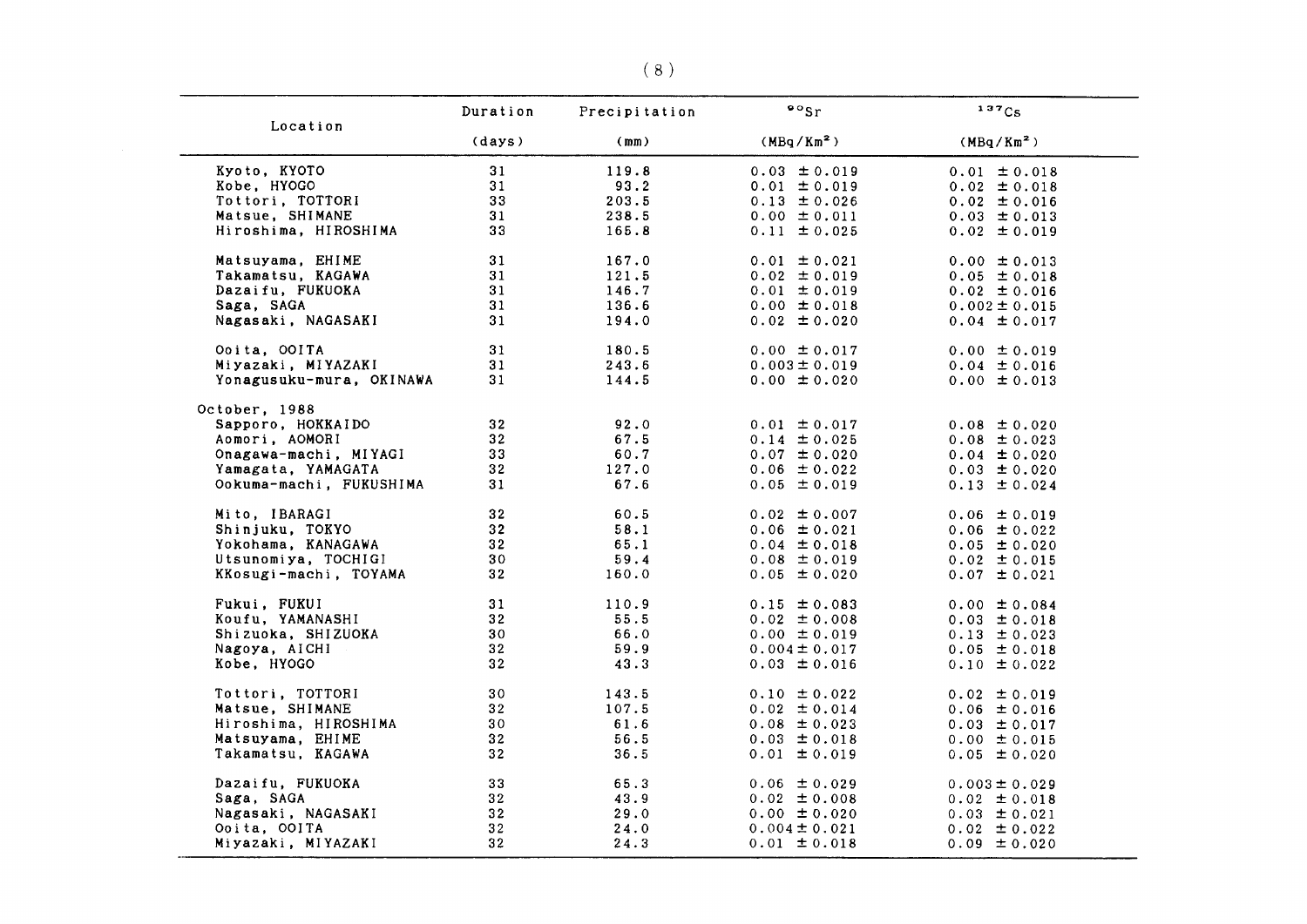|                          | Duration        | Precipitation | $\frac{1}{2}$          | 137Cs                  |
|--------------------------|-----------------|---------------|------------------------|------------------------|
| Location                 | (days)          | (mm)          | (MBq/Km <sup>2</sup> ) | (MBq/Km <sup>2</sup> ) |
| Yonagusuku-mura, OKINAWA | 32 <sub>2</sub> | 247.0         | $0.00 \pm 0.090$       | $0.08 \pm 0.10$        |
| November, 1988           |                 |               |                        |                        |
| Sapporo, HOKKAIDO        | 31              | 101.5         | $0.06 \pm 0.020$       | $0.07 \pm 0.022$       |
| Aomori, AOMORI           | 31              | 72.5          | $0.03 \pm 0.020$       | $0.08 \pm 0.022$       |
| Onagawa-machi, MIYAGI    | 31              | 70.5          | $0.06 \pm 0.022$       | $0.06 \pm 0.021$       |
| Yamagata, YAMAGATA       | 31              | 67.7          | $0.05 \pm 0.020$       | $0.09 \pm 0.022$       |
| Ookuma-machi, FUKUSHIMA  | 32              | 43.6          | $0.00 \pm 0.018$       | $0.06 \pm 0.020$       |
| Mito, IBARAGI            | 31              | 27.0          | $0.01 \pm 0.007$       | $0.02 \pm 0.016$       |
| Shinjuku, TOKYO          | 31              | 28.9          | $0.03 \pm 0.022$       | $0.03 \pm 0.019$       |
| Yokohama, KANAGAWA       | 31              | 27.0          | $0.02 \pm 0.019$       | $0.10 \pm 0.022$       |
| Utsunomiya, TOCHIGI      | 31              | 27.6          | $0.002 \pm 0.019$      | $0.06 \pm 0.018$       |
| KKosugi-machi, TOYAMA    | 31              | 348.5         | $0.04 \pm 0.019$       | $0.19 \pm 0.028$       |
| Fukui, FUKUI             | 37              | 383.1         | $0.06 \pm 0.100$       | $0.18 \pm 0.096$       |
| Koufu, YAMANASHI         | 31              | 25.0          | $0.01 \pm 0.008$       | $0.02 \pm 0.018$       |
| Shizuoka, SHIZUOKA       | 31              | 87.5          | $0.003 \pm 0.021$      | $0.39 \pm 0.033$       |
| Nagoya, AICHI            | 33              | 40.9          | $0.00 \pm 0.020$       | $0.18 \pm 0.026$       |
| Kobe, HYOGO              | 31              | 66.4          | $0.001 \pm 0.022$      | $0.09 \pm 0.021$       |
| Tottori, TOTTORI         | 31              | 182.3         | $0.17 \pm 0.028$       | $0.17 \pm 0.027$       |
| Hiroshima, HIROSHIMA     | 31              | 10.9          | $0.16 \pm 0.024$       | $0.02 \pm 0.016$       |
| Matsuyama, EHIME         | 31              | 52.0          | $0.03 \pm 0.018$       | $0.06 \pm 0.019$       |
| Takamatsu, KAGAWA        | 31              | 15.5          | $0.01 \pm 0.008$       | $0.06 \pm 0.021$       |
| Dazaifu, FUKUOKA         | 31              | 73.9          | $0.04 \pm 0.020$       | $0.04 \pm 0.021$       |
| Saga, SAGA               | 31              | 40.0          | $0.002 \pm 0.007$      | $0.04 \pm 0.022$       |
| Nagasaki, NAGASAKI       | 31              | 36.0          | $0.05 \pm 0.020$       | $0.08 \pm 0.021$       |
| Ooita, OOITA             | 31              | 2.5           | $0.01 \pm 0.008$       | $0.003 \pm 0.016$      |
| Miyazaki, MIYAZAKI       | 31              | 19.1          | $0.04 \pm 0.021$       | $0.29 \pm 0.030$       |
| Yonagusuku-mura, OKINAWA | 31              | 48.5          | $0.004 \pm 0.023$      | $0.02 \pm 0.018$       |
| December, 1988           |                 |               |                        |                        |
| Aomori, AOMORI           | 35              | 94.5          | $0.05 \pm 0.010$       | $0.13 \pm 0.022$       |
| Onagawa-machi, MIYAGI    | 36              | 10.1          | $0.04 \pm 0.022$       | $0.06 \pm 0.019$       |
| Yamagata, YAMAGATA       | 35              | 62.0          | $0.04 \pm 0.020$       | $0.06 \pm 0.022$       |
| Shinjuku, TOKYO          | 35              | 0.0           | $0.00 \pm 0.018$       | $0.02 \pm 0.014$       |
| Yokohama, KANAGAWA       | 29              | 0.5           | $0.04 \pm 0.022$       | $0.04 \pm 0.016$       |
| Fukui, FUKUI             | 31              | 214.3         | $0.00 \pm 0.10$        | $0.27 \pm 0.100$       |
| Koufu, YAMANASHI         | 35              | 0.0           | $0.01 \pm 0.007$       | $0.005 \pm 0.015$      |
| Shizuoka, SHIZUOKA       | 36              | 1.0           | $0.02 \pm 0.020$       | $0.28 \pm 0.030$       |
| Nagoya, AICHI            | 34              | 20.6          | $0.02 \pm 0.008$       | $0.16 \pm 0.023$       |
| Kobe, HYOGO              | 29              | 2.9           | $0.03 \pm 0.019$       | $0.07 \pm 0.022$       |
| Tottori, TOTTORI         | 35              | 138.9         | $0.06 \pm 0.024$       | $0.08 \pm 0.019$       |

 $\mathcal{N} \subset \mathcal{N}$  .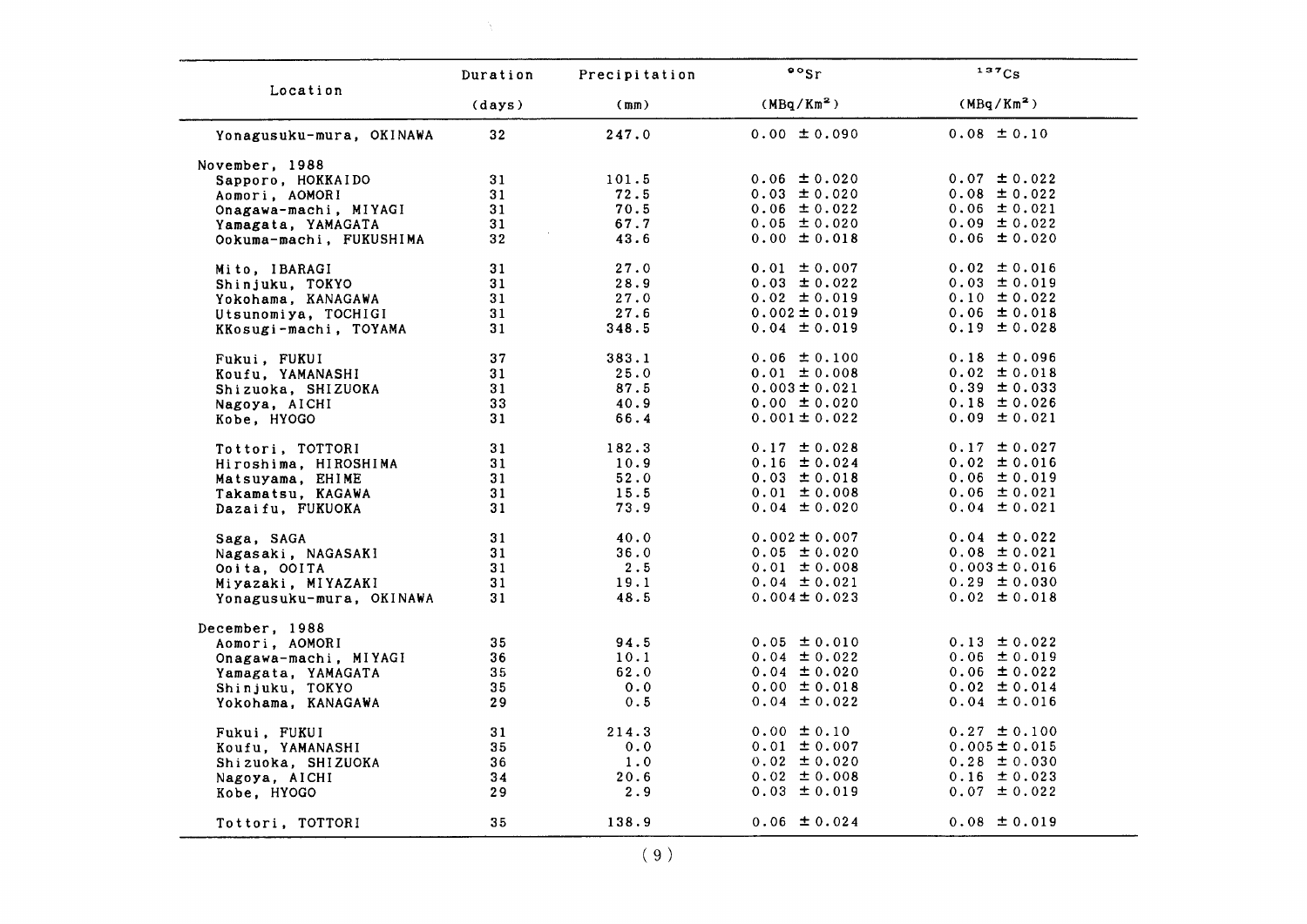| Location                 | Duration | Precipitation | $\frac{90}{5}$         | 137C <sub>S</sub>      |
|--------------------------|----------|---------------|------------------------|------------------------|
|                          | (days)   | (mm)          | (MBa/Km <sup>2</sup> ) | (MBq/Km <sup>2</sup> ) |
| Hiroshima, HIROSHIMA     | 36       | 15.2          | $0.14 \pm 0.026$       | $0.04 \pm 0.015$       |
| Matsuyama, EHIME         | 35       | 29.5          | $0.02 \pm 0.008$       | $0.05 \pm 0.021$       |
| Takamatsu. KAGAWA        | 31       | 3.0           | $0.004 \pm 0.007$      | $0.01 \pm 0.018$       |
| Dazaifu, FUKUOKA         | 35       | 13.3          | $0.03 \pm 0.010$       | $0.07 \pm 0.019$       |
| Nagasaki, NAGASAKI       | 35       | 30.5          | $0.05 \pm 0.024$       | $0.01 \pm 0.013$       |
| Ooita, OOITA             | 35       | 0.0           | $0.00 \pm 0.007$       | $0.05 \pm 0.018$       |
| Miyazaki, MIYAZAKI       | 35       | 12.6          | $0.01 \pm 0.019$       | $0.65 \pm 0.043$       |
| Yonagusuku-mura, OKINAWA | 37       | 13.5          | $0.00 \pm 0.008$       | $0.03 \pm 0.018$       |

 $\label{eq:2.1} \mathcal{L}(\mathcal{L}^{\text{max}}_{\mathcal{L}}(\mathcal{L}^{\text{max}}_{\mathcal{L}})) \leq \mathcal{L}(\mathcal{L}^{\text{max}}_{\mathcal{L}}(\mathcal{L}^{\text{max}}_{\mathcal{L}}))$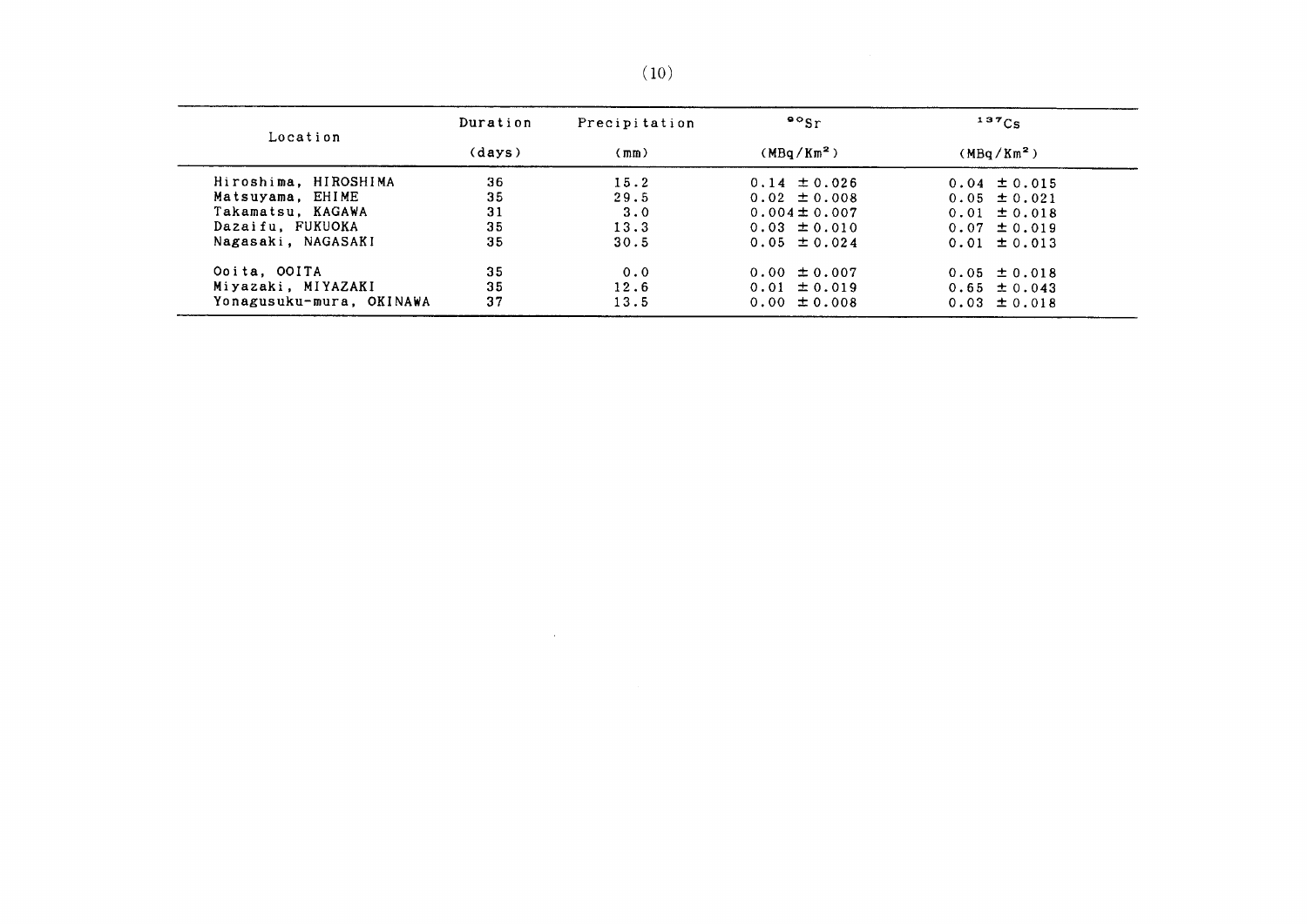#### (1)-2 Strontium-90 and Cesium-137 in Rain and Dry Fallout(for WHO program) (from Jun.1988 to Jan.1989)

-COntinued from NO.84 0f this publication-

|                      | Duration        | Precipitation | $\cdot \cdot$    | 137C <sub>S</sub>      |  |
|----------------------|-----------------|---------------|------------------|------------------------|--|
| Location             | (days)          | (mm)          | $(MBq/Km^2)$     | (MBq/Km <sup>2</sup> ) |  |
| June, 1988           |                 |               |                  |                        |  |
| Chiba, CHIBA         | 31              | 199.7         | $0.04 \pm 0.020$ | $0.09 \pm 0.017$       |  |
| Niigata, NIIGATA     | 31              | 76.1          | $0.00 \pm 0.016$ | $0.12 \pm 0.024$       |  |
| Nagano, NAGANO       | 31              | 120.8         | $0.00 \pm 0.016$ | $0.04 \pm 0.023$       |  |
| Kagoshima, KAGOSHIMA | 33              | 305.5         | $0.07 \pm 0.039$ | $0.07 \pm 0.026$       |  |
|                      |                 |               |                  |                        |  |
| July, 1988           | 32              | 66.7          | $0.07 \pm 0.021$ | $0.04 \pm 0.019$       |  |
| Akita, AKITA         |                 | 208.2         | $0.00 \pm 0.017$ | $0.02 \pm 0.017$       |  |
| Chiba, CHIBA         | 32              | 118.1         | $0.01 \pm 0.019$ | $0.04 \pm 0.017$       |  |
| Niigata, NIIGATA     | 32 <sub>2</sub> |               |                  | $0.05 \pm 0.018$       |  |
| Kanazawa, ISHIKAWA   | 30              | 238.5         | $0.01 \pm 0.018$ | $0.04 \pm 0.020$       |  |
| Nagano, NAGANO       | 32 <sub>2</sub> | 155.8         | $0.00 \pm 0.030$ |                        |  |
| Osaka, OSAKA         | 33              | 181.7         | $0.03 \pm 0.018$ | $0.03 \pm 0.017$       |  |
| Okayama, OKAYAMA     | 32              | 178.0         | $0.05 \pm 0.019$ | $0.02 \pm 0.018$       |  |
| Yamaguchi, YAMAGUCHI | 32 <sub>2</sub> | 155.5         | $0.04 \pm 0.020$ | $0.00 \pm 0.016$       |  |
| Kochi, KOCHI         | 32 <sub>2</sub> | 121.9         | $0.08 \pm 0.021$ | $0.04 \pm 0.019$       |  |
| Kagoshima, KAGOSHIMA | 32 <sub>2</sub> | 190.5         | $0.04 \pm 0.019$ | $0.03 \pm 0.021$       |  |
| August, 1988         |                 |               |                  |                        |  |
| Akita, AKITA         | 32 <sub>2</sub> | 165.7         | $0.07 \pm 0.024$ | $0.05 \pm 0.018$       |  |
| Chiba, CHIBA         | 32 <sub>2</sub> | 289.1         | $0.01 \pm 0.019$ | $0.04 \pm 0.017$       |  |
| Niigata, NIIGATA     | 32              | 52.2          | $0.00 \pm 0.017$ | $0.06 \pm 0.021$       |  |
| Kanazawa, ISHIKAWA   | 34              | 153.5         | $0.00 \pm 0.020$ | $0.01 \pm 0.017$       |  |
| Nagano, NAGANO       | 32              | 63.3          | $0.01 \pm 0.022$ | $0.01 \pm 0.018$       |  |
|                      |                 |               |                  |                        |  |
| Osaka, OSAKA         | 32              | 119.9         | $0.04 \pm 0.019$ | $0.04 \pm 0.019$       |  |
| Okayama, OKAYAMA     | 32 <sub>2</sub> | 75.6          | $0.07 \pm 0.022$ | $0.02 \pm 0.020$       |  |
| Yamaguchi, YAMAGUCHI | 32              | 45.5          | $0.04 \pm 0.026$ | $0.03 \pm 0.025$       |  |
| Kochi, KOCHI         | 32              | 383.1         | $0.06 \pm 0.022$ | $0.00 \pm 0.018$       |  |
| Kagoshima, KAGOSHIMA | 32 <sub>2</sub> | 389.0         | $0.05 \pm 0.024$ | $0.06 \pm 0.023$       |  |
| September, 1988      |                 |               |                  |                        |  |
| Akita, AKITA         | 31              | 138.0         | $0.00 \pm 0.018$ | $0.08 \pm 0.023$       |  |
| Chiba, CHIBA         | 33              | 266.7         | $0.00 \pm 0.020$ | $0.00 \pm 0.014$       |  |
| Niigata, NIIGATA     | 31              | 118.5         | $0.02 \pm 0.021$ | $0.03 \pm 0.015$       |  |
| Kanazawa, ISHIKAWA   | 31              | 130.5         | $0.03 \pm 0.019$ | $0.02 \pm 0.021$       |  |
| Nagano, NAGANO       | 31              | 184.6         | $0.00 \pm 0.019$ | $0.004 \pm 0.015$      |  |
|                      |                 |               |                  |                        |  |

Table (1)-2: Strontium-90 and Cesium-137 in Rain and Dry Fallout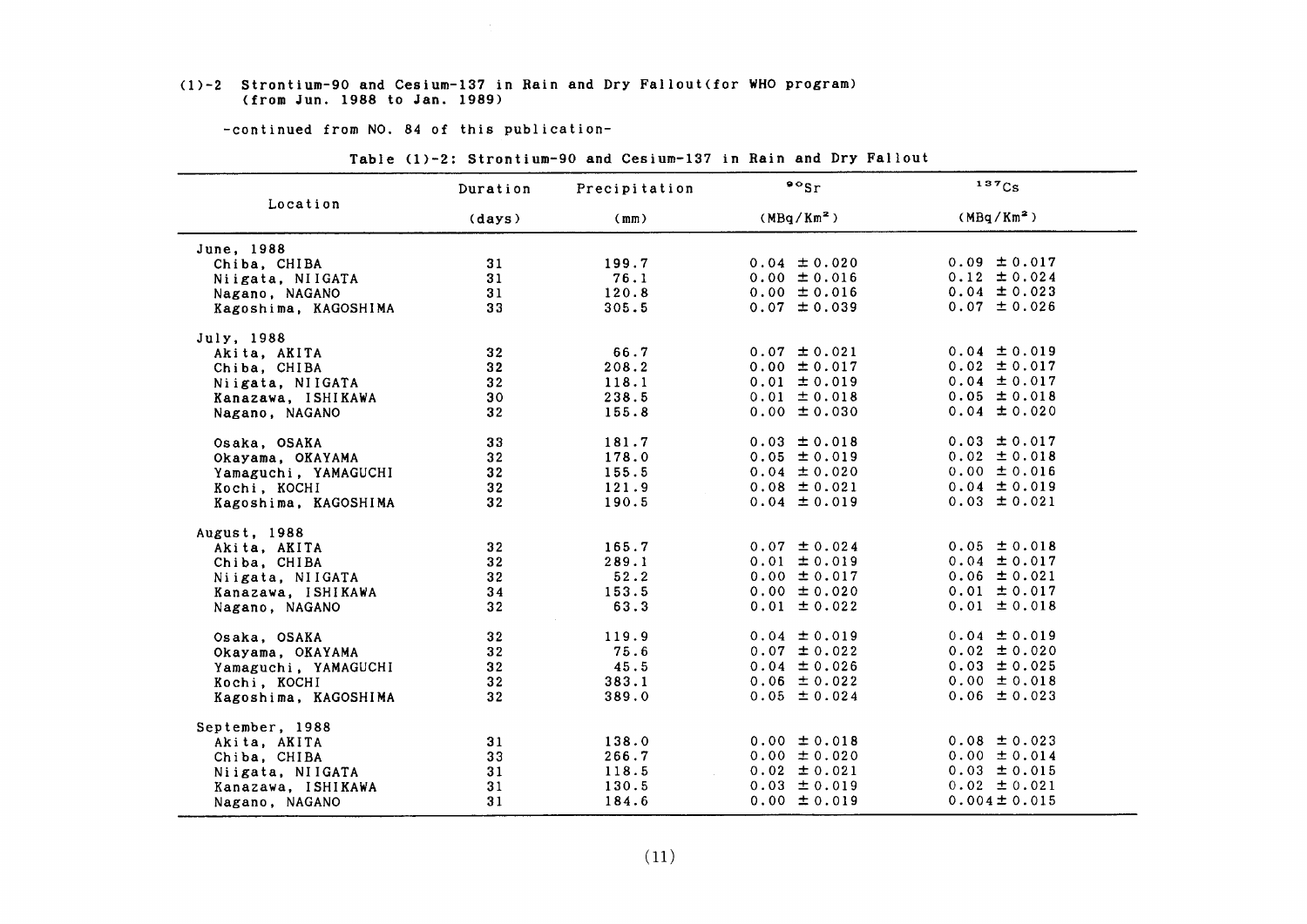| Location             | Duration        | Precipitation | $\circ$ sr             | 137Cs                  |
|----------------------|-----------------|---------------|------------------------|------------------------|
|                      | (days)          | (mm)          | (MBq/Km <sup>2</sup> ) | (MBq/Km <sup>2</sup> ) |
| Osaka, OSAKA         | 30              | 174.2         | $0.08 \pm 0.021$       | $0.05 \pm 0.018$       |
| Okayama, OKAYAMA     | 31              | 177.8         | $0.03 \pm 0.019$       | $0.04 \pm 0.021$       |
| Yamaguchi, YAMAGUCHI | 31              | 146.0         | $0.02 \pm 0.019$       | $0.03 \pm 0.017$       |
| Kochi, KOCHI         | 33              | 235.6         | $0.08 \pm 0.022$       | $0.06 \pm 0.020$       |
| Kagoshima, KAGOSHIMA | 30              | 288.0         | $0.02 \pm 0.020$       | $0.03 \pm 0.018$       |
| October, 1988        |                 |               |                        |                        |
| Akita, AKITA         | 32              | 160.4         | $0.08 \pm 0.021$       | $0.10 \pm 0.023$       |
| Chiba, CHIBA         | 30              | 82.3          | $0.02 \pm 0.016$       | $0.01 \pm 0.015$       |
| Niigata, NIIGATA     | 32 <sub>2</sub> | 106.8         | $0.00 \pm 0.019$       | $0.04 \pm 0.018$       |
| Kanazawa, ISHIKAWA   | 32 <sub>2</sub> | 236.5         | $0.03 \pm 0.020$       | $0.08 \pm 0.021$       |
| Nagano, NAGANO       | 32              | 67.0          | $0.002 \pm 0.018$      | $0.00 \pm 0.018$       |
| Osaka, OSAKA         | 32              | 52.9          | $0.01 \pm 0.015$       | $0.01 \pm 0.017$       |
| Okayama, OKAYAMA     | 32 <sub>2</sub> | 43.7          | $0.03 \pm 0.018$       | $0.02 \pm 0.018$       |
| Yamaguchi, YAMAGUCHI | 32              | 53.5          | $0.00 \pm 0.018$       | $0.01 \pm 0.019$       |
| Kochi, KOCHI         | 30              | 23.4          | $0.13 \pm 0.024$       | $0.04 \pm 0.019$       |
| November, 1988       |                 |               |                        |                        |
| Akita, AKITA         | 31              | 172.9         | $0.06 \pm 0.020$       | $0.08 \pm 0.021$       |
| Chiba, CHIBA         | 31              | 28.0          | $0.05 \pm 0.021$       | $0.04 \pm 0.017$       |
| Kanazawa, ISHIKAWA   | 33              | 461.5         | $0.02 \pm 0.021$       | $0.11 \pm 0.023$       |
| Nagano, NAGANO       | 31              | 35.9          | $0.00 \pm 0.019$       | $0.02 \pm 0.019$       |
| Osaka, OSAKA         | 31              | 55.0          | $0.02 \pm 0.019$       | $0.11 \pm 0.020$       |
|                      |                 |               |                        |                        |
| Okayama, OKAYAMA     | 31              | 10.5          | $0.04 \pm 0.023$       | $0.07 \pm 0.022$       |
| Yamaguchi, YAMAGUCHI | 32 <sub>2</sub> | 83.0          | $0.03 \pm 0.009$       | $0.05 \pm 0.021$       |
| Kochi, KOCHI         | 31              | 29.1          | $0.14 \pm 0.026$       | $0.08 \pm 0.021$       |
| Kagoshima, KAGOSHIMA | 31              | 74.5          | $0.01 \pm 0.021$       | $0.04 \pm 0.019$       |
| December, 1988       |                 |               |                        |                        |
| Akita, AKITA         | 31              | 162.9         | $0.09 \pm 0.023$       | $0.06 \pm 0.017$       |
| Chiba, CHIBA         | 36              | 2.6           | $0.01 \pm 0.019$       | $0.12 \pm 0.023$       |
| Kanazawa, ISHIKAWA   | 27              | 209.5         | $0.03 \pm 0.020$       | $0.06 \pm 0.017$       |
| Osaka, OSAKA         | 37              | 12.4          | $0.01 \pm 0.018$       | $0.13 \pm 0.024$       |
| Okayama, OKAYAMA     | 36              | 6.7           | $0.03 \pm 0.024$       | $0.03 \pm 0.016$       |
| Kochi, KOCHI         | 36              | 1.2           | $0.09 \pm 0.025$       | $0.04 \pm 0.015$       |
| Kagoshima, KAGOSHIMA | 28              | 20.0          | $0.09 \pm 0.013$       | $0.05 \pm 0.023$       |
| January, 1989        |                 |               |                        |                        |
| Chiba, CHIBA         | 28              | 110.5         | $0.00 \pm 0.018$       | $0.01 \pm 0.018$       |
| Osaka, OSAKA         | 27              | 131.9         | $0.01 \pm 0.020$       | $0.05 \pm 0.018$       |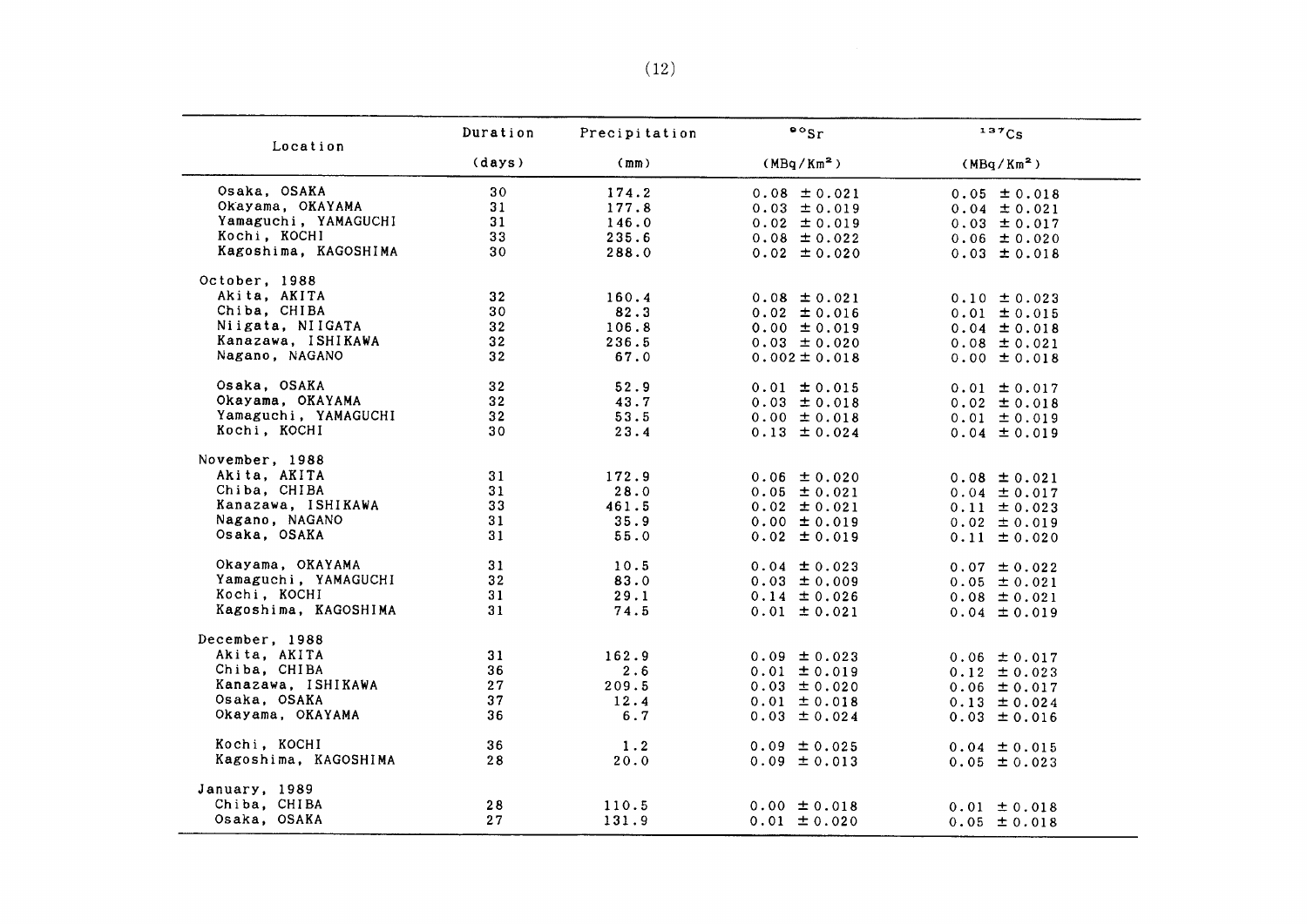(2) Strontium-90 and Cesium-137in Airborne Dust (from Apr.1988 to Dec.1988)

-continued from NO. 84 of this publication-

|                                    | Sampling         | Absorption        | $\bullet \circ$ <sub>Sr</sub> | 137Cs               |
|------------------------------------|------------------|-------------------|-------------------------------|---------------------|
| Location                           | period           | volume<br>$(m^3)$ | $(mBq/m^3)$                   | $(mBq/m^3)$         |
| April $\sim$ June, 1988            |                  |                   |                               |                     |
| Morioka, IWATE                     | $4 \sim 6$       | 12,620            | $0.001 \pm 0.0007$            | $0.001 \pm 0.0006$  |
| Mito, IBARAGI                      | $4 \sim 6$       | 10,784            | $0.000 \pm 0.0008$            | $0.001 \pm 0.0006$  |
| Utsunomiya, TOCHIGI                | $4 \sim 6$       | 14,700            | $0.000 \pm 0.0006$            | $0.000 \pm 0.0004$  |
| KKosugi-machi, TOYAMA              | $4 \sim 6$       | 12,499            | $0.001 \pm 0.0007$            | $0.003 \pm 0.0006$  |
| Koufu, YAMANASHI                   | $4 \sim 6$       | 11,658            | $0.001 \pm 0.0007$            | $0.002 \pm 0.0006$  |
| Nagoya, AICHI                      | $4 \sim 6$       | 13,453            | $0.001 \pm 0.0007$            | $0.001 \pm 0.0005$  |
| Kyoto, KYOTO                       | $4 \sim 6$       | 3,898             | $0.000 \pm 0.0023$            | $0.002 \pm 0.0020$  |
| Wakayama, WAKAYAMA                 | $4 \sim 6$       | 10,267            | $0.000 \pm 0.0009$            | $0.000 \pm 0.0006$  |
| Ooita, OOITA                       | $4 \sim 6$       | 10,506            | $0.001 \pm 0.0009$            | $0.003 \pm 0.0007$  |
| June $\sim$ July, 1988             |                  |                   |                               |                     |
| Saga, SAGA                         | $6 \sim 7$       | 10,066            | $0.002 \pm 0.0009$            | $0.000 \pm 0.0005$  |
| $July \sim October, 1988$          |                  |                   |                               |                     |
| Ookuma-machi, FUKUSHIMA            | $7 \sim 10$      | 9,321             | $0.001 \pm 0.0010$            | $0.001 \pm 0.0006$  |
| Mito, IBARAGI                      | $7 \sim 10$      | 10,416            | $0.000 \pm 0.0008$            | $0.002 \pm 0.0008$  |
| Utsunomiya, TOCHIGI                | $7 - 10$         | 14,780            | $0.001 \pm 0.0007$            | $0.000 \pm 0.0004$  |
| Niigata, NIIGATA                   | $7 \sim 10$      | 13,266            | $0.000 \pm 0.0006$            | $0.000 \pm 0.0004$  |
| KKosugi-machi, TOYAMA              | $7 \sim 10$      | 17,719            | $0.0003 \pm 0.0005$           | $0.0002 \pm 0.0004$ |
| Fukui, FUKUI                       | $7 - 10$         | 10,984            | $0.001 \pm 0.0010$            | $0.000 \pm 0.0006$  |
| Koufu, YAMANASHI                   | $7 \sim 10$      | 10,817            | $0.000 \pm 0.0008$            | $0.000 \pm 0.0006$  |
| Hamaoka-machi, SHIZUOKA            | $7 \sim 10$      | 10,213            | $0.0003 \pm 0.0009$           | $0.001 \pm 0.0006$  |
| Nagoya, AICHI                      | $7 - 10$         | 14,023            | $0.0001 \pm 0.0006$           | $0.001 \pm 0.0005$  |
| Kyoto, KYOTO                       | $7 \sim 10$      | 4,219             | $0.004 \pm 0.0023$            | $0.004 \pm 0.0018$  |
| Osaka, OSAKA                       | $7 - 10$         | 14,594            | $0.0003 \pm 0.0007$           | $0.0002 \pm 0.0005$ |
| Kobe, HYOGO                        | $7 \sim 10$      | 10,893            | $0.001 \pm 0.0009$            | $0.001 \pm 0.0007$  |
| Wakayama, WAKAYAMA                 | $7 \sim 10$      | 11,252            | $0.001 \pm 0.0008$            | $0.0002 \pm 0.0005$ |
| Tottori, TOTTORI                   | $7 \sim 10$      | 13,672            | $0.000 \pm 0.0006$            | $0.001 \pm 0.0005$  |
| Hiroshima, HIROSHIMA               | $7 \sim 10$      | 11,572            | $0.001 \pm 0.0009$            | $0.001 \pm 0.0006$  |
| Takamatsu, KAGAWA                  | $7 \sim 10$      | 17,490            | $0.001 \pm 0.0005$            | $0.0004 \pm 0.0003$ |
| Saga, SAGA                         | $7 \sim 10$      | 11,944            | $0.001 \pm 0.0008$            | $0.001 \pm 0.0005$  |
| Nagasaki, NAGASAKI                 | $7 \sim 10^{-7}$ | 10,736            | $0.001 \pm 0.0008$            | $0.000 \pm 0.0005$  |
| Ooita, OOITA                       | $7 \sim 10$      | 10,225            | $0.0003 \pm 0.0009$           | $0.001 \pm 0.0005$  |
| Miyazaki, MIYAZAKI                 | $7 - 10$         | 11,763            | $0.001 \pm 0.0008$            | $0.0005 \pm 0.0005$ |
| October, $1989 \sim$ January, 1989 |                  |                   |                               |                     |
| Mito, IBARAGI                      | $10 \sim 1$      | 10,211            | $0.000 \pm 0.0004$            | $0.001 \pm 0.0007$  |

Table (2): Strontium-90 and Cesium-137 in Airborne Dust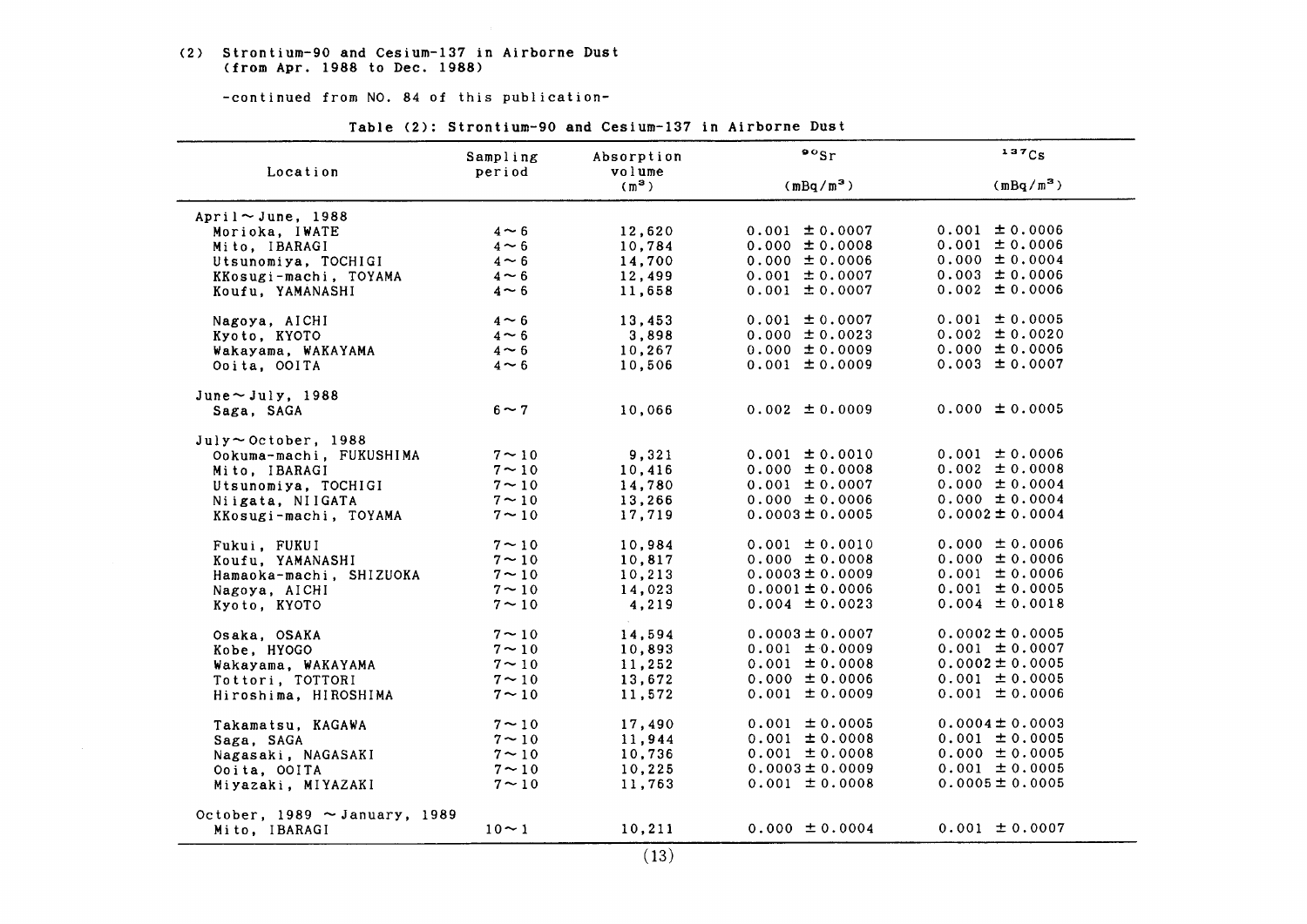| Location                | Sampling<br>period | Absorption<br>volume | $\sim$ sr           | 137C <sub>S</sub>   |
|-------------------------|--------------------|----------------------|---------------------|---------------------|
|                         |                    | (m <sup>3</sup> )    | $(mBq/m^3)$         | $(mBq/m^3)$         |
| KKosugi-machi, TOYAMA   | $10 - 1$           | 17,521               | $0.0002 \pm 0.0002$ | $0.001 \pm 0.0005$  |
| Fukui, FUKUI            | $10 \sim 1$        | 11.932               | $0.001 \pm 0.0008$  | $0.000 \pm 0.0004$  |
| Koufu, YAMANASHI        | $10 - 1$           | 12,683               | $0.0002 \pm 0.0004$ | $0.0005 \pm 0.0006$ |
| Hamaoka-machi, SHIZUOKA | $10 \sim 1$        | 10,497               | $0.001 \pm 0.0004$  | $0.003 \pm 0.0006$  |
| Nagoya, AICHI           | $10 \sim 1$        | 11.629               | $0.002 \pm 0.0011$  | $0.003 \pm 0.0007$  |
| Osaka, OSAKA            | $10 - 1$           | 8.916                | $0.001 \pm 0.0005$  | $0.001 \pm 0.0008$  |
| Kobe, HYOGO             | $10 \sim 1$        | 9,479                | $0.001 \pm 0.0012$  | $0.002 \pm 0.0007$  |
| Tottori, TOTTORI        | $10 - 1$           | 11,798               | $0.0005 \pm 0.0003$ | $0.0003 \pm 0.0006$ |
| Hiroshima, HIROSHIMA    | $10 \sim 1$        | 11,389               | $0.001 \pm 0.0010$  | $0.001 \pm 0.0006$  |
| Takamatsu, KAGAWA       | $10 \sim 1$        | 14.538               | $0.001 \pm 0.0003$  | $0.0002 \pm 0.0005$ |
| Saga, SAGA              | $10 - 1$           | 14,686               | $0.0001 \pm 0.0003$ | $0.0001 \pm 0.0005$ |
| Nagasaki, NAGASAKI      | $10 \sim 1$        | 8.574                | $0.000 \pm 0.0011$  | $0.0004 \pm 0.0007$ |
| Ooita, OOITA            | $10 \sim 1$        | 9,867                | $0.000 \pm 0.0005$  | $0.002 \pm 0.0008$  |
| Miyazaki, MIYAZAKI      | $10 \sim 1$        | 15,861               | $0.0004 \pm 0.0003$ | $0.0005 \pm 0.0003$ |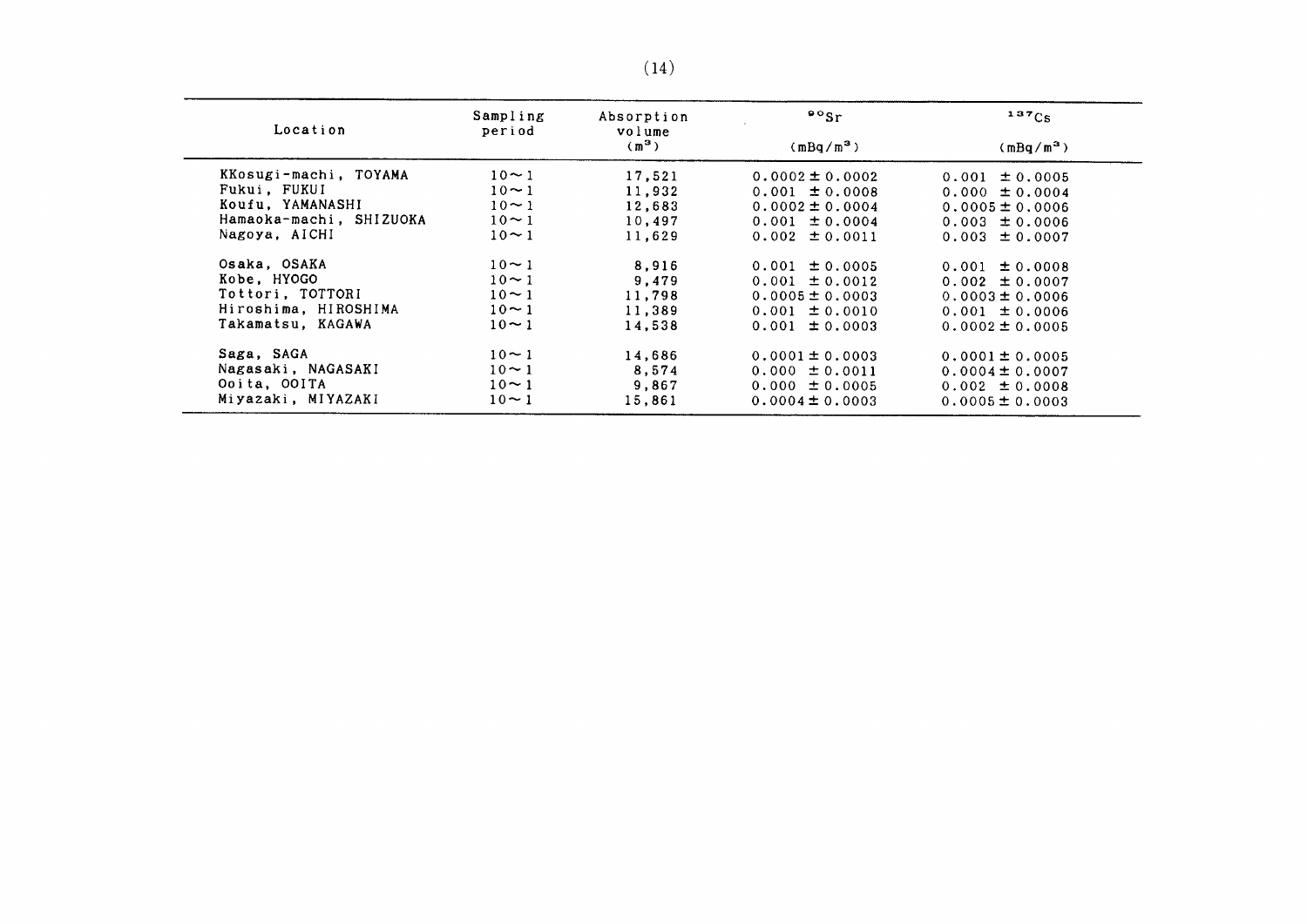#### (3) Strontium-90 and Cesium-137 in Service Water (fromJun.1988 to Dec.1988)

-continued from NO. 84 of this publication-

|                        |       | $\frac{80}{5}$ | 137Cs                             |
|------------------------|-------|----------------|-----------------------------------|
| Location               | pH    | $(mBq / \ell)$ | $(mBq / \ell)$                    |
| (Source Water)         |       |                |                                   |
| June, 1988             |       |                |                                   |
| Nagano, NAGANO         | 6.9   | $1.6 \pm 0.17$ | $\pm$ 0.12<br>0.5                 |
| Inuyama, AICHI         | 7.1   | $2.8 \pm 0.18$ | $\pm$ 0.12<br>0.4                 |
| Fukuoka, FUKUOKA       | 6.7   | $2.6 \pm 0.18$ | ± 0.08<br>0.2                     |
| August, 1988           |       |                |                                   |
| Kyoto, KYOTO           | 7.7   | $4.6 \pm 0.23$ | $\pm 0.11$<br>0.5                 |
| December, 1988         |       |                |                                   |
| Katsushika, TOKYO      | 7.3   | $1.8 \pm 0.16$ | ± 0.10<br>0.5                     |
| Tsukui-machi, KANAGAWA | 7.0   | $0.3 \pm 0.11$ | $0.04 \pm 0.08$                   |
| Moriguchi, OSAKA       | 7.2   | $5.0 \pm 0.28$ | $0.3 \pm 0.10$                    |
| Fukuoka, FUKUOKA       | 6.8   | $2.2 \pm 0.19$ | $0.0 \pm 0.09$                    |
| (Tap Water)            |       |                |                                   |
| June, 1988             |       |                | $\pm$ 0.09<br>0.1                 |
| Morioka, IWATE         | 6.9   | $1.2 \pm 0.14$ | $0.01 \pm 0.09$                   |
| Fukushima, FUKUSHIMA   | 7.1   | $4.1 \pm 0.21$ |                                   |
| Utsunomiya, TOCHIGI    | 7.2   | $1.1 \pm 0.14$ | $0.05 \pm 0.11$<br>$0.3 \pm 0.09$ |
| Niigata, NIIGATA       | 6.8   | $3.4 \pm 0.19$ |                                   |
| KKosugi-machi, TOYAMA  | 6.9   | $1.9 \pm 0.16$ | $\pm$ 0.12<br>0.2                 |
| Nagano, NAGANO         | 7.1   | $1.2 \pm 0.15$ | $\pm$ 0.11<br>0.3                 |
| Koufu, YAMANASHI       | 7.5   | $1.3 \pm 0.15$ | $0.03 \pm 0.10$                   |
| Nagoya, AICHI          | 6.8   | $2.1 \pm 0.17$ | $0.04 \pm 0.11$                   |
| Matsue, SHIMANE        | $ \,$ | $3.9 \pm 0.22$ | $0.8 \pm 0.12$                    |
| Fukuoka, FUKUOKA       | 6.7   | 3.1 $\pm$ 0.19 | $0.4 \pm 0.10$                    |
| Ooita, OOITA           | 6.2   | $1.1 \pm 0.14$ | $\pm 0.09$<br>0.1                 |
| July, 1988             |       |                |                                   |
| Sendai, MIYAGI         | 5.8   | $2.0 \pm 0.20$ | ± 0.09<br>0.2                     |
| Sshinguu, WAKAYAMA     | 7.1   | $1.4 \pm 0.16$ | ±0.09<br>0.2                      |
| Saga, SAGA             | 7.0   | $2.2 \pm 0.17$ | 0.2<br>$\pm 0.10$                 |
| August, 1988           |       |                |                                   |
| Kyoto, KYOTO           | 7.3   | $5.0 \pm 0.25$ | $\pm 0.10$<br>0.3                 |
| Takamatsu, KAGAWA      | 7.1   | $3.0 \pm 0.23$ | ± 0.09<br>0.1                     |

Table (3): Strontium-90 and Cesium-137 in Service Water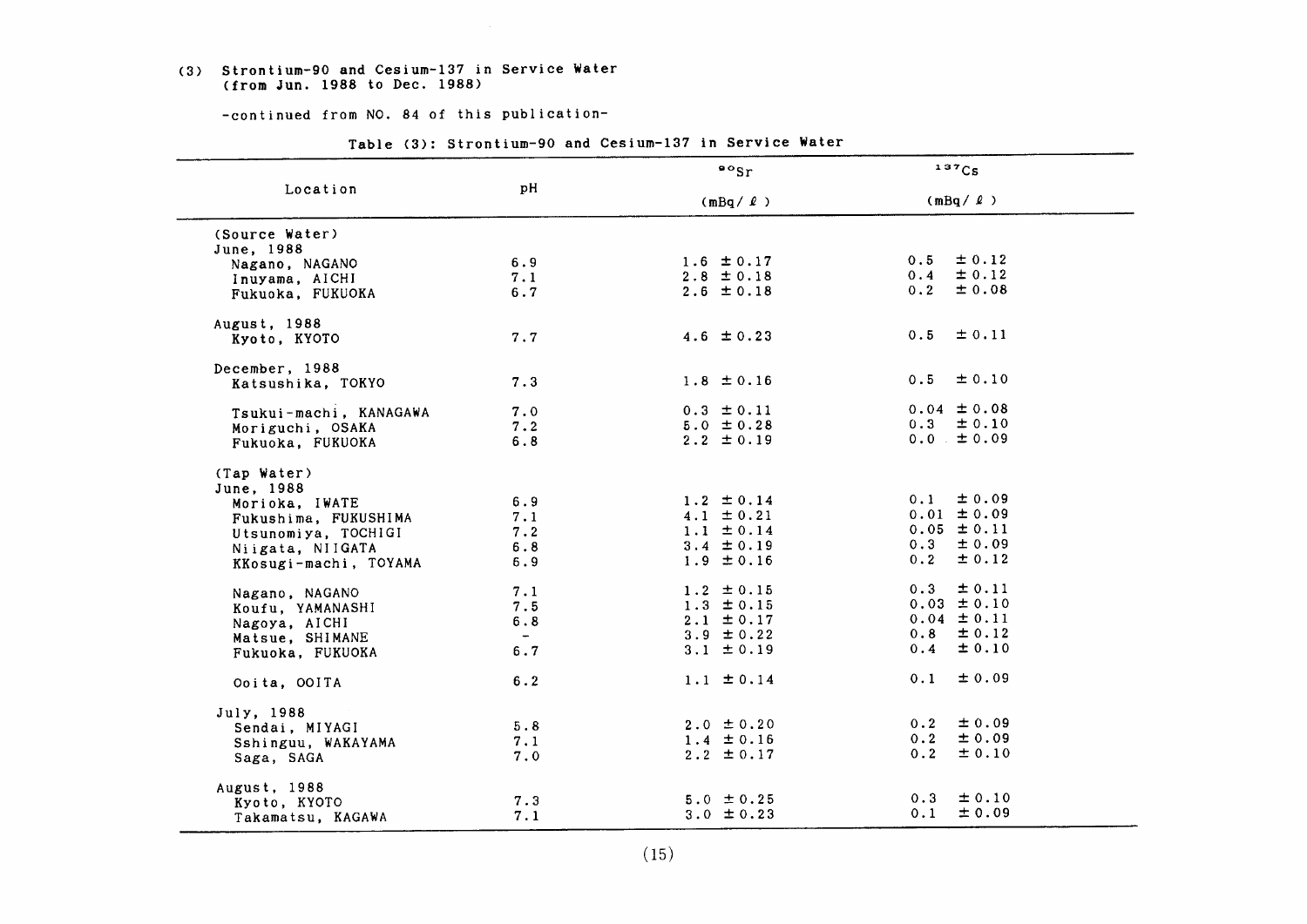| Location              | pH                       | $\frac{80}{5}$ | 137Cs                     |
|-----------------------|--------------------------|----------------|---------------------------|
|                       |                          | $(mBq / \ell)$ | $(mBq / \ell)$            |
| Miyazaki, MIYAZAKI    | 7.2                      | $1.9 \pm 0.16$ | $0.0 \pm 0.10$            |
| November, 1988        |                          |                |                           |
| KKosugi-machi, TOYAMA | 6.9                      | $2.0 \pm 0.18$ | 0.0<br>$\pm 0.07$         |
| Fukui, FUKUI          | 7.6                      | $0.9 \pm 0.14$ | 0.0<br>$\pm 0.07$         |
| December, 1988        |                          |                |                           |
| Wakkanai, HOKKAIDO    | 6.6                      | $1.9 \pm 0.17$ | ± 0.08<br>0.1             |
| Aomori, AOMORI        | 7.4                      | $1.3 \pm 0.16$ | $0.5 \pm 0.11$            |
| Akita, AKITA          | 6.2                      | $3.2 \pm 0.22$ | 0.3<br>$\pm$ 0.09         |
| Yamagata, YAMAGATA    | 7.1                      | $2.3 \pm 0.19$ | 0.1<br>± 0.08             |
| Mito, IBARAGI         | 7.6                      | $1.8 \pm 0.19$ | $0.02 \pm 0.08$           |
|                       |                          |                |                           |
| Katsushika, TOKYO     | 7.1                      | $1.6 \pm 0.16$ | 0.2<br>$\pm 0.09$         |
| Yokohama, KANAGAWA    | 7.0                      | $0.6 \pm 0.12$ | $0.0 \pm 0.07$            |
| Kanazawa, ISHIKAWA    | 7.3                      | $3.8 \pm 0.23$ | 0.3<br>$\pm 0.09$         |
| Osaka, OSAKA          | 6.8                      | $5.0 \pm 0.28$ | 0.1<br>$\pm 0.08$         |
| Kobe, HYOGO           | 7.8                      | $4.1 \pm 0.22$ | 0.1<br>$\pm 0.08$         |
| Tottori, TOTTORI      | 7.5                      | $2.3 \pm 0.18$ | $0.05 \pm 0.08$           |
| Okayama, OKAYAMA      | 6.9                      | $2.0 \pm 0.17$ | $0.0 \pm 0.07$            |
| Hiroshima, HIROSHIMA  | 6.8                      | $3.1 \pm 0.23$ | 0.1<br>± 0.08             |
| Ube, YAMAGUCHI        | 6.7                      | $2.3 \pm 0.19$ | 0.1<br>± 0.08             |
| Matsuyama, EHIME      | 7.8                      | $1.9 \pm 0.18$ | 0.1<br>$\pm 0.08$         |
| Kochi, KOCHI          | 7.4                      | $2.1 \pm 0.16$ | 0.1<br>± 0.08             |
| Takamatsu, KAGAWA     | 7.3                      | $3.4 \pm 0.27$ | $0.01 \pm 0.08$           |
| Fukuoka, FUKUOKA      | 6.9                      | $3.1 \pm 0.23$ | 0.0<br>$\pm 0.08$         |
| Saga, SAGA            | 7.5                      | $1.6 \pm 0.19$ | $0.03 \pm 0.07$           |
| Nagasaki, NAGASAKI    | 7.0                      | $1.9 \pm 0.18$ | 0.2<br>± 0.09             |
| Ooita, OOITA          | $\overline{\phantom{0}}$ | $0.9 \pm 0.16$ | 0.2<br>$\pm 0.10$         |
| Miyazaki, MIYAZAKI    | 7.2                      | $1.3 \pm 0.17$ | 0.1                       |
| Kagoshima, KAGOSHIMA  | 7.0                      | $0.4 \pm 0.14$ | ± 0.10<br>$0.03 \pm 0.08$ |
| Naha, OKINAWA         | 7.2                      | 4.3 $\pm 0.26$ | 0.3<br>$\pm$ 0.11         |

 $\overline{\phantom{a}}$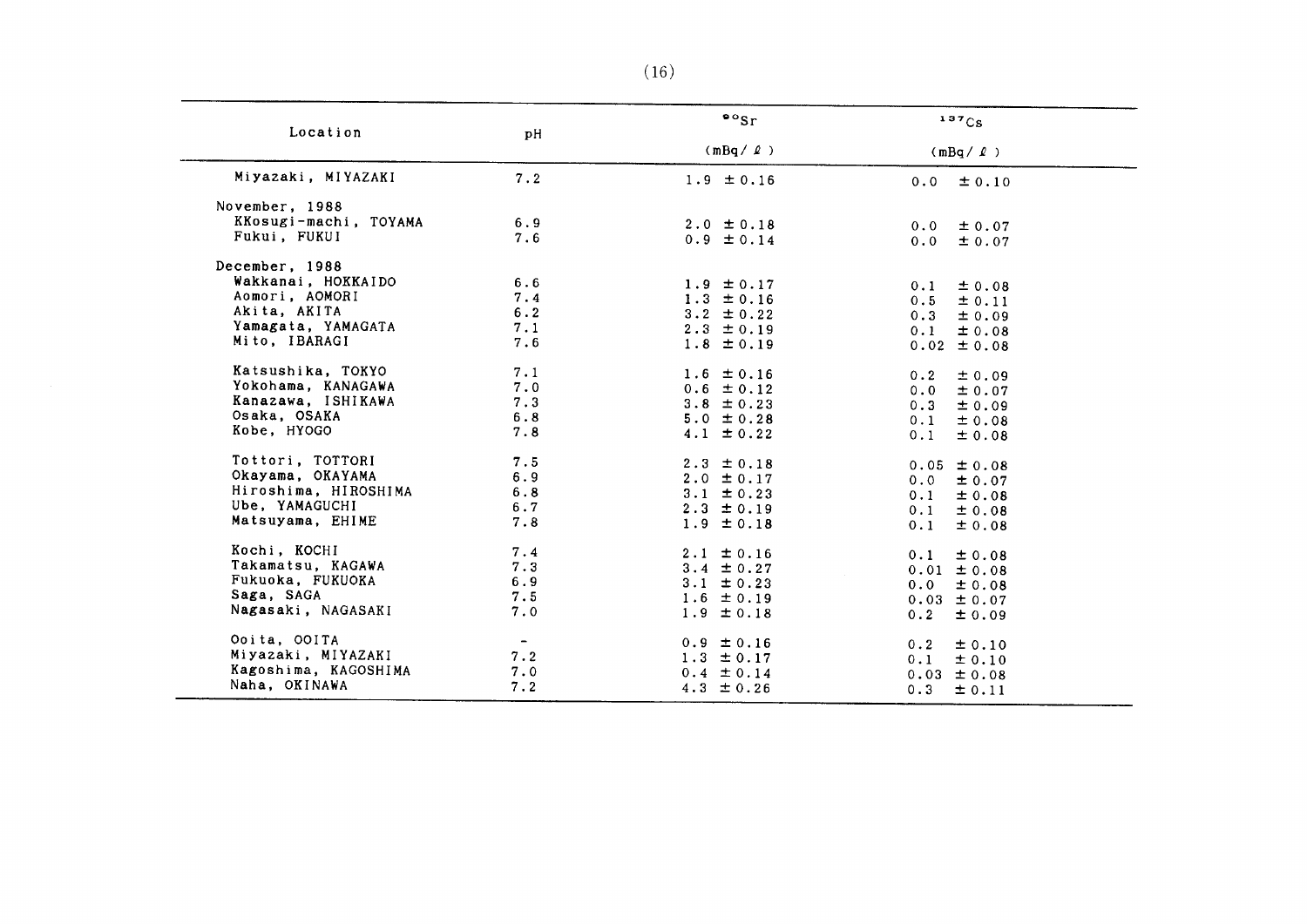#### (4) Strontium-90 and Cesium-137 in Freshwater (from Jul. 1988 to Dec. 1988)

-continued from NO. 84 of this publication-

|                      |     | $\cdot$ $\cdot$ sr | 137Cs          |
|----------------------|-----|--------------------|----------------|
| Location             | pH  | $(mBq / \ell)$     | $(mBq / \ell)$ |
| (Freshwater)         |     |                    |                |
| July, 1988           |     |                    |                |
| Akita, AKITA         | 6.8 | $5.4 \pm 0.24$     | $0.6 \pm 0.11$ |
| August, 1988         |     |                    |                |
| Turuga, FUKUI        | 6.7 | $5.9 \pm 0.28$     | 3.7 $\pm$ 0.22 |
| September, 1988      |     |                    |                |
| Fukushima, FUKUSHIMA | 6.7 | $1.8 \pm 0.17$     | $0.7 \pm 0.11$ |
|                      |     |                    |                |
| October, 1988        |     |                    |                |
| Shobara, HIROSHIMA   | 7.1 | $1.9 \pm 0.19$     | $0.2 \pm 0.12$ |
|                      |     |                    |                |
| December, 1988       |     | $0.9 \pm 0.15$     | $0.4 \pm 0.11$ |
| Suwa-lake, NAGANO    | 8.4 |                    |                |

Table (4): Strontium-90 and Cesium-137 in Freshwater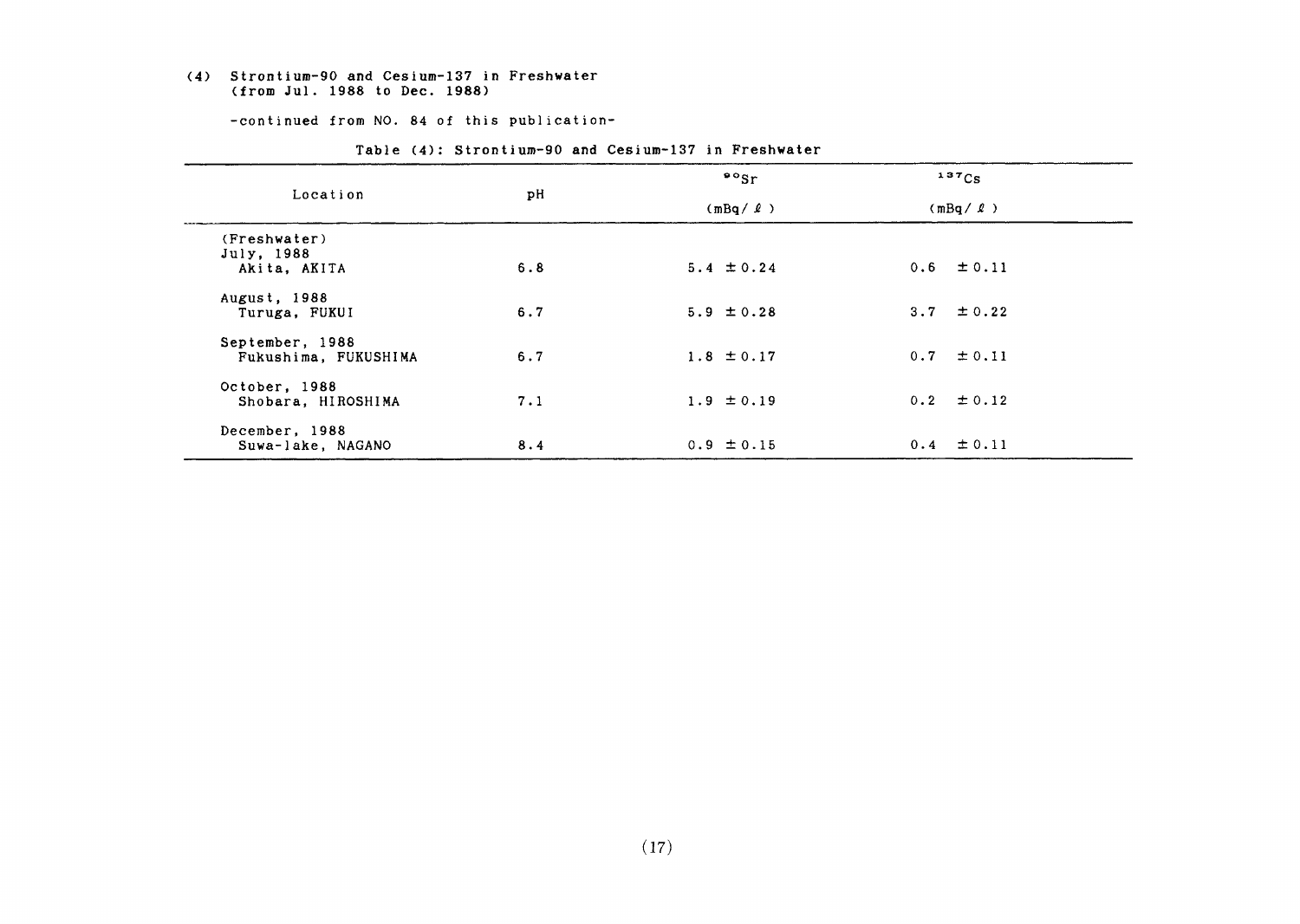#### (5) Strontium-90 &nd Cesiun-137in Soil (fromJun.1988 to Sep.1988)

-continued from NO. 84 of this publication-

#### Table (5): Strontium-90 and Cesium-137 in Soil

| Sampling                                                    |                           |                                    |         |                                  | $\cdot$ $\cdot$ sr |                |              | 137Cs                                   |             |              |                                      |  |
|-------------------------------------------------------------|---------------------------|------------------------------------|---------|----------------------------------|--------------------|----------------|--------------|-----------------------------------------|-------------|--------------|--------------------------------------|--|
| Location<br>(cm)                                            | Depth                     |                                    | (Bq/Kg) | (dried Soil)                     |                    |                | $(MBq/Km^2)$ | (Bq/Kg)<br>(dried Soil)                 |             |              | (MBq/Km <sup>2</sup> )               |  |
| June, 1988<br>Fukushima, FUKUSHIMA<br>$\prime\prime$        | $0 \sim 5$<br>$5 - 20$    | 12                                 |         | $\pm$ 0.3<br>$7.0 \pm 0.27$      | 200<br>520         | 士<br>$\pm$     | 6<br>20      | 26<br>$\pm$ 0.6<br>$\pm$<br>15          | 0.4         | 450<br>1100  | ±10<br>$\pm$<br>30                   |  |
| Katsushika, TOKYO<br>$\prime\prime$                         | $0 \sim 5$<br>$5 - 20$    |                                    |         | $0.6 \pm 0.10$<br>$0.5 \pm 0.10$ | 39<br>97           | $\pm$<br>$\pm$ | 6.6<br>19    | 4.3<br>土<br>$1.3 \pm 0.16$              | 0.24        | 280<br>240   | 士<br>- 16<br>± 31                    |  |
| July, 1988<br>Aomori, AOMORI<br>$\boldsymbol{\prime\prime}$ | $0 \sim 5$<br>$5 \sim 20$ |                                    |         | $2.3 \pm 0.17$<br>$0.6 \pm 0.12$ | 82<br>46           | ±,<br>$\pm$    | 6.2<br>8.6   | $5.2 \pm 0.26$<br>0.5<br>$\pm$ 0.12     |             | 180<br>40    | 士<br>9<br>$\pm$<br>8.6               |  |
| Kawabe-machi, AKITA<br>$\prime\prime$                       | $0 \sim 5$<br>$5 \sim 20$ | 50<br>19                           | ±.      | 0.8<br>± 0.5                     | 1800<br>2000       | 士<br>±.        | 30<br>50     | 土<br>130<br>$\mathbf{1}$<br>$\pm$<br>97 | 1.0         | 4900<br>9900 | ± 40<br>±110                         |  |
| Yamagata, YAMAGATA<br>$\boldsymbol{\prime\prime}$           | $0 \sim 5$<br>$5 \sim 20$ | $4.9 \pm$                          |         | 0.27<br>$1.7 \pm 0.15$           | 170<br>210         | 士<br>士         | 10<br>19     | 34<br>士<br>$\pm$ 0.21<br>3.2            | 0.7         | 1200<br>410  | 士<br>20<br>$\pm$<br>27               |  |
| Imaichi, TOCHIGI<br>$\prime\prime$                          | $0 \sim 5$<br>$5 - 20$    |                                    |         | $7.7 \pm 0.30$<br>$4.6 \pm 0.24$ | 180<br>99          | $\pm$<br>$\pm$ | 7<br>5.1     | 26<br>$\pm$ 0.5<br>7.8<br>$\pm 0.31$    |             | 590<br>170   | 土<br>13<br>$\pm$<br>7                |  |
| Kashiwazaki, NIIGATA<br>$\prime\prime$                      | $0 \sim 5$<br>$5 \sim 20$ |                                    |         | $0.7 \pm 0.12$<br>$1.2 \pm 0.14$ | 45<br>240          | 士<br>$\pm$     | 7.8<br>29    | 15<br>土<br>$\pm$ 0.26<br>5.2            | 0.4         | 960<br>1100  | 士<br>27<br>± 50                      |  |
| Kanazawa, ISHIKAWA<br>$\boldsymbol{\prime\prime}$           | $0 \sim 5$<br>$5 - 20$    | 10 <sup>°</sup><br>10 <sup>°</sup> |         | $\pm$ 0.3<br>$\pm$ 0.3           | 460<br>1600        | ±<br>士         | 15<br>50     | 36<br>士<br>$\pm$<br>32                  | 0.7<br>0.6  | 1600<br>5100 | ± 30<br>$\pm$ 100                    |  |
| Fukui, FUKUI<br>$\prime\prime$                              | $0 \sim 5$<br>$5 \sim 20$ | $0.8 \pm$                          |         | $0.7 \pm 0.13$<br>0.12           | 34<br>53           | 士<br>$\pm$     | 6.4<br>8.2   | $\pm$<br>9.4<br>± 0.19<br>2.4           | 0.34        | 470<br>170   | 士<br><sup>17</sup><br>±<br><b>13</b> |  |
| Nagano, NAGANO<br>$\prime\prime$                            | $0 \sim 5$<br>$5 \sim 20$ |                                    |         | $4.2 \pm 0.23$<br>$3.1 \pm 0.20$ | 65<br>130          | 士<br>$\pm$     | 3.4<br>8     | $\pm 0.7$<br>44<br>$\pm$ 0.24<br>4.3    |             | 670<br>180   | 土<br>$\overline{11}$<br>士<br>10      |  |
| Takane-machi, YAMANASHI<br>$^{\prime\prime}$                | $0 \sim 5$<br>$5 \sim 20$ | 11                                 | $\pm$   | 0.4<br>$9.3 \pm 0.33$            | 550<br>1300        | 土<br>$\pm$     | 19<br>50     | 土<br>51<br>$\pm$<br>17                  | 0.8<br>0.5  | 2600<br>2400 | 土<br>40<br>$\pm$<br>70               |  |
| Gotenba, SHIZUOKA<br>$\prime\prime$                         | $0 \sim 5$<br>$5 \sim 20$ | $2.4 \pm$                          |         | $1.3 \pm 0.16$<br>0.19           | 49<br>320          | 士<br>$\pm$     | 5.9<br>25    | 14<br>士<br>$\pm$<br>6.7                 | 0.4<br>0.29 | 530<br>880   | 土<br>- 15<br>$±$ 39                  |  |
| Miyazu, KYOTO<br>$\prime\prime$                             | $0 \sim 5$<br>$5 \sim 20$ |                                    |         | $3.4 \pm 0.21$<br>$2.6 \pm 0.19$ | 110<br>670         | 士<br>$\pm$     | 7<br>49      | 63<br>土<br>$5.2 \pm 0.26$               | 0.9         | 2000<br>1300 | 土<br>30<br>士<br>70                   |  |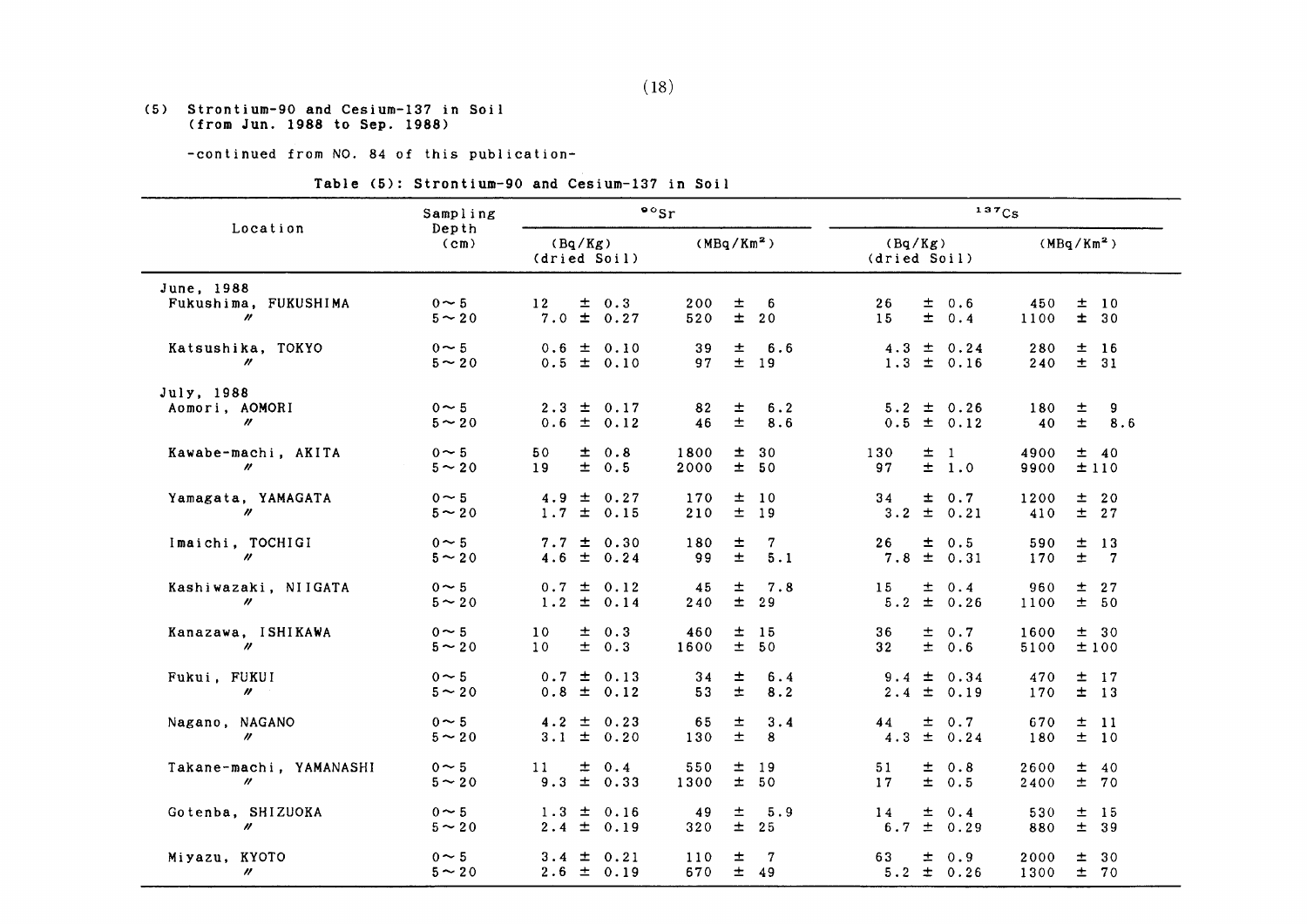|                                                     | Sampling                   | $\frac{80}{5}$                                       |                                                   | 137Cs                                     |                                         |  |  |  |
|-----------------------------------------------------|----------------------------|------------------------------------------------------|---------------------------------------------------|-------------------------------------------|-----------------------------------------|--|--|--|
| Location                                            | Depth<br>(c <sub>m</sub> ) | (Bq/Kg)<br>(dried Soil)                              | (MBa/Km <sup>2</sup> )                            | (Bq/Kg)<br>(dried Soil)                   | (MBq/Km <sup>2</sup> )                  |  |  |  |
| Kumatori-machi, OSAKA<br>$^{\prime\prime}$          | $0 \sim 5$<br>$5 - 20$     | $2.6 \pm 0.18$<br>1.3<br>$\pm$ 0.15                  | 土<br>160<br>- 11<br>$±$ 26<br>230                 | $4.4 \pm 0.24$<br>$2.1 \pm 0.18$          | $\pm$ 15<br>270<br>$\pm$<br>32<br>380   |  |  |  |
| Kasai, HYOGO<br>$\prime\prime$                      | $0 \sim 5$<br>$5 \sim 20$  | $\pm$ 0.26<br>5.1<br>$\pm$<br>1.1<br>0.14            | 10<br>200<br>士<br>$\pm$<br>20<br>150              | $\pm 0.8$<br>66<br>$9.5 \pm 0.34$         | 2600<br>±.<br>30<br>士<br>1300<br>50     |  |  |  |
| Sshinguu, WAKAYAMA<br>$\prime\prime$                | $0 \sim 5$<br>$5 - 20$     | $0.3 \pm 0.11$<br>$0.1 \pm 0.10$                     | 7.8<br>19<br>土<br>士<br>7.3<br>8                   | $3.4 \pm 0.20$<br>$0.8 \pm 0.11$          | 士<br>240<br>14<br>Ŧ.<br>8.5<br>65       |  |  |  |
| Oota, SHIMANE<br>$^{\prime\prime}$                  | $0 \sim 5$<br>$5 \sim 20$  | 土<br>0.5<br>15<br>4.7<br>士<br>0.26                   | 士<br>13<br>410<br>27<br>士<br>490                  | 士<br>0.6<br>31<br>$\pm$<br>0.3<br>11      | 士<br>-15<br>840<br>士<br>1100<br>30      |  |  |  |
| Tsuyama, OKAYAMA<br>$\prime\prime$                  | $0 \sim 5$<br>$5 \sim 20$  | $0.3 \pm$<br>0.12<br>0.4<br>$\pm$<br>0.15            | 3.8<br>士<br>9<br>$\pm$<br><sup>15</sup><br>45     | $2.7 \pm$<br>0.20<br>$\pm$<br>1.5<br>0.16 | 6.5<br>89<br>士<br>$±$ 17<br>160         |  |  |  |
| Hiroshima, HIROSHIMA<br>$\prime\prime$              | $0 \sim 5$<br>$5 - 20$     | $0.8 \pm$<br>0.12<br>2.6<br>$\pm$ 0.19               | 土<br>8.4<br>56<br>土<br>43<br>600                  | $2.7 \pm$<br>0.20<br>士<br>0.4<br>11       | 190<br>$±$ 14<br>$\pm$<br>80<br>2600    |  |  |  |
| Hagi, YAMAGUCHI<br>$^{\prime\prime}$                | $0 \sim 5$<br>$5 \sim 20$  | 士<br>2.1<br>0.17<br>$2.2 \pm 0.18$                   | 130<br>士<br>10<br>± 46<br>560                     | $8.4 \pm 0.33$<br>$5.3 \pm 0.27$          | 士<br>20<br>510<br>士<br>70<br>1400       |  |  |  |
| Matsuyama, EHIME<br>$\prime\prime$                  | $0 \sim 5$<br>$5 - 20$     | $1.3 \pm 0.14$<br>1.5<br>± 0.15                      | 6.3<br>58<br>士<br>$±$ 18<br>180                   | 士<br>0.5<br>20<br>$\pm 0.4$<br>14         | 880<br>士<br>22<br>士<br>50<br>1700       |  |  |  |
| Fukuoka, FUKUOKA<br>$\prime\prime$                  | $0 \sim 5$<br>$5 \sim 20$  | $9.7 \pm 0.35$<br>7.2<br>$\pm$ 0.31                  | 380<br>$±$ 14<br>$±$ 29<br>670                    | 17<br>$\pm$ 0.5<br>$\pm$ 0.28<br>6.0      | 680<br>士<br><b>18</b><br>$±$ 26<br>560  |  |  |  |
| Obama-machi, NAGASAKI<br>$\prime\prime$             | $0 \sim 5$<br>$5 \sim 20$  | $7.5 \pm 0.29$<br>$8.5 \pm 0.31$                     | 士<br>5<br>120<br>$\pm$<br>23<br>630               | ± 0.9<br>67<br>$\pm 0.7$<br>41            | $\pm$<br>1100<br>10<br>±.<br>50<br>3000 |  |  |  |
| Sadowara-machi, MIYAZAKI<br>$\prime\prime$          | $0 \sim 5$<br>$5 - 20$     | $1.8 \pm 0.16$<br>2.1<br>$\pm$ 0.17                  | 130<br>士<br>$\overline{11}$<br>$\pm$<br>32<br>390 | $\pm 0.4$<br>12<br>$\pm 0.4$<br>14        | 土<br>29<br>910<br>$\pm$<br>80<br>2600   |  |  |  |
| Kaimon-machi, KAGOSHIMA<br>$\prime\prime$           | $0 \sim 5$<br>$5 - 20$     | $0.2 \pm$<br>0.09<br>0.2<br>± 0.09                   | 2.9<br>$5.0 \pm$<br>$\pm$ 13.0<br>21              | $0.30 \pm 0.10$<br>$0.0 \pm 0.08$         | 士<br>3.2<br>9<br>$0.0 \pm 11$           |  |  |  |
| Naha, OKINAWA<br>$\prime\prime$                     | $0 \sim 5$<br>$5 - 20$     | $1.8 \pm 0.19$<br>$2.0 \pm 0.18$                     | $\pm$ 11<br>110<br>$±$ 34<br>380                  | $6.8 \pm 0.29$<br>$5.4 \pm 0.28$          | 士<br>17<br>410<br>士<br>- 50<br>1000     |  |  |  |
| August, 1988<br>Sapporo, HOKKAIDO<br>$\prime\prime$ | $0 \sim 5$<br>$5 - 20$     | $\pm$ 0.4<br>12 <sup>2</sup><br>$\pm$<br>0.32<br>8.4 | 500<br>±16<br>士<br>50<br>1300                     | $\pm$ 0.6<br>36<br>$\pm$ 0.31<br>9.3      | 30<br>土<br>1500<br>$\pm$<br>50<br>1400  |  |  |  |
| Iwadeyama-machi, MIYAGI<br>$\prime\prime$           | $0 \sim 5$<br>$5 - 20$     | $\pm$ 0.18<br>2.7<br>$1.8 \pm 0.16$                  | 7<br>±<br>100<br>$\pm$<br>26<br>300               | $\pm$ 0.30<br>6.7<br>$3.3 \pm 0.22$       | 士<br>260<br>-11<br>$±$ 36<br>550        |  |  |  |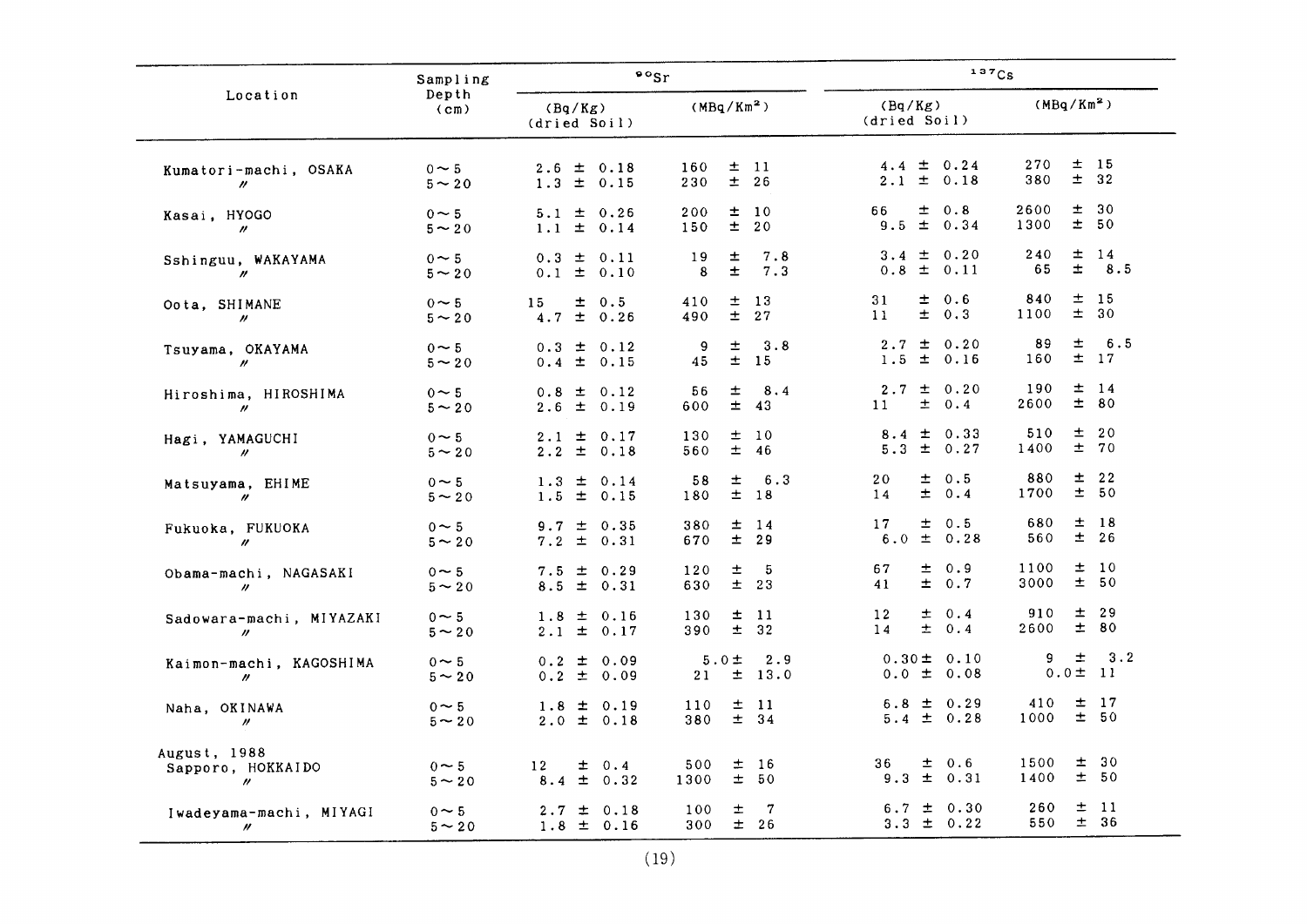|                                             | Sampling                   |                         |  |                                  | $\cdot$ $\cdot$ sr |                |                         | 137Cs      |   |                              |              |                |                  |
|---------------------------------------------|----------------------------|-------------------------|--|----------------------------------|--------------------|----------------|-------------------------|------------|---|------------------------------|--------------|----------------|------------------|
| Location                                    | Depth<br>(c <sub>m</sub> ) | (Bq/Kg)<br>(dried Soil) |  | (MBq/Km <sup>2</sup> )           |                    |                | (Bq/Kg)<br>(dried Soil) |            |   | (MBq/Km <sup>2</sup> )       |              |                |                  |
| Takisawa-mura, IWATE<br>"                   | $0 \sim 5$<br>$5 \sim 20$  | 21<br>15                |  | $\pm$ 0.5<br>$\pm 0.4$           | 580<br>1400        |                | $±$ 13<br>± 40          | 100<br>12  |   | $±$ 1<br>± 0.4               | 2900<br>1200 | $\pm$          | 30<br>± 40       |
| Yokohama, KANAGAWA<br>$\boldsymbol{\prime}$ | $0 \sim 5$<br>$5 \sim 20$  | 14<br>13                |  | $\pm$ 0.4<br>$\pm$ 0.4           | 360<br>1100        |                | $\pm$ 10<br>± 40        | 58<br>19   |   | $\pm$ 0.8<br>± 0.5           | 1500<br>1700 |                | $\pm$ 20<br>± 40 |
| KKosugi-machi, TOYAMA<br>$\prime\prime$     | $0 \sim 5$<br>$5 \sim 20$  |                         |  | $6.2 \pm 0.28$<br>$7.8 \pm 0.32$ | 370<br>1300        | 士              | 17<br>± 50              | 17         |   | $\pm$ 0.4<br>$2.4 \pm 0.20$  | 1000<br>420  | $\pm$<br>$\pm$ | 30<br>34         |
| Kokufu-machi, TOTTORI<br>$\prime\prime$     | $0 \sim 5$<br>$5 \sim 20$  |                         |  | $0.4 \pm 0.10$<br>$1.1 \pm 0.14$ | 33<br>210          | $\pm$<br>$\pm$ | 9.7<br>26               | 2.6        |   | $2.0 \pm 0.18$<br>$\pm$ 0.19 | 190<br>480   | $\pm$          | 17<br>$±$ 36     |
| Kochi, KOCHI<br>$\prime\prime$              | $0 \sim 5$<br>$5 - 20$     |                         |  | $7.7 \pm 0.30$<br>$8.3 \pm 0.33$ | 380<br>970         | $\pm$          | $\pm$ 15<br>38          | 29<br>18   |   | $\pm$ 0.6<br>$\pm$ 0.5       | 1400<br>2100 |                | ± 30<br>± 60     |
| Sakaide, KAGAWA<br>$\prime\prime$           | $0 \sim 5$<br>$5 - 20$     |                         |  | $3.1 \pm 0.20$<br>$2.5 \pm 0.18$ | 160<br>360         |                | $\pm$ 10<br>$±$ 26      | 11<br>1.3  |   | $\pm$ 0.4<br>± 0.15          | 580<br>180   | $\pm$          | 19<br>$\pm$ 21   |
| September, 1988<br>Saga, SAGA<br>n          | $0 \sim 5$<br>$5 \sim 20$  | 1.3                     |  | $0.02 \pm 0.10$<br>$\pm$ 0.15    | 190                | 士<br>$\pm$     | 5.2<br>23               | 0.3<br>5.1 |   | $\pm$ 0.10<br>$\pm 0.25$     | 15<br>750    | 士<br>$\pm$     | 5.5<br>37        |
| JKujuu-machi, OOITA<br>"                    | $0 \sim 5$<br>$5 \sim 20$  | 5.6                     |  | $7.5 \pm 0.31$<br>± 0.28         | 180<br>500         | 士<br>$\pm$     | $\overline{7}$<br>25    | 110<br>22  | 士 | $\mathbf{1}$<br>± 0.5        | 2700<br>1900 | 士<br>$\pm$     | 30<br>40         |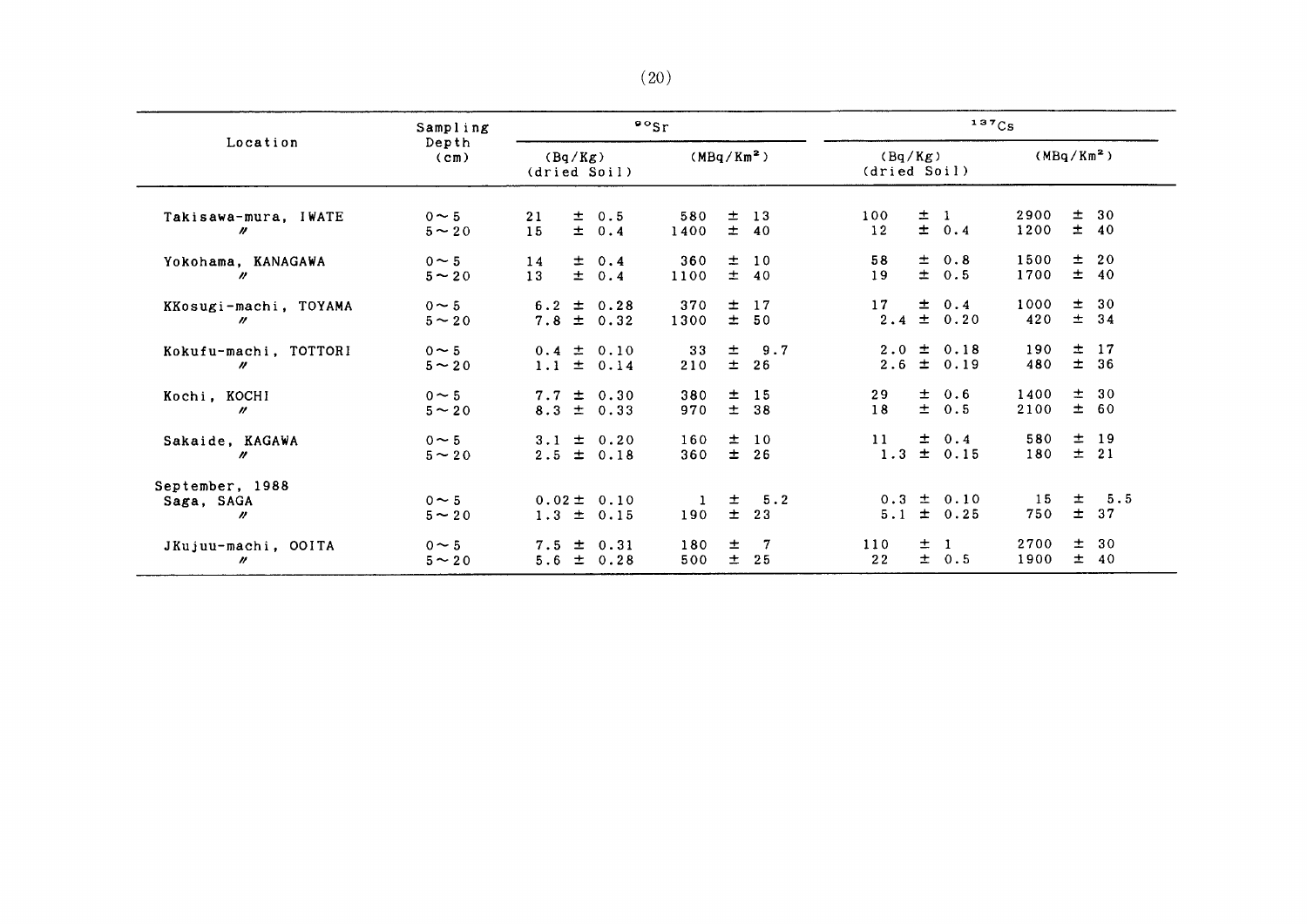#### (6) Strontium-90 and Cesium-137in Sea Water (fromJul.1988 to Sep.1988)

-continued from NO. 84 of this publication-

| Location                   | Sample volume<br>analyzed | C)    | $\frac{80}{5}$ | 137Cs          |
|----------------------------|---------------------------|-------|----------------|----------------|
|                            | (2)                       | (‰)   | $(mBq / \ell)$ | $(mBq / \ell)$ |
| July, 1988                 |                           |       |                |                |
| Yoichi-bay, HOKKAIDO       | 40                        | 18.83 | $2.5 \pm 0.31$ | 4.9 $\pm 0.44$ |
| Niigata-Port, NIIGATA      | 43.7                      | 18.60 | $3.2 \pm 0.34$ | 4.1 $\pm$ 0.40 |
| Moji-Port, FUKUOKA         | 40                        | 18.75 | $1.7 \pm 0.33$ | 3.8 $\pm$ 0.34 |
| Kaseda, KAGOSHIMA          | 40                        | 18.20 | $2.9 \pm 0.33$ | 3.9 $\pm$ 0.41 |
| August, 1988               |                           |       |                |                |
| Mutsu-bay, AOMORI          | 40                        | 17.9  | $2.4 \pm 0.34$ | 4.9 $\pm$ 0.38 |
| Matsukawaura, FUKUSHIMA    | 40                        | 17.4  | $2.9 \pm 0.37$ | 4.0 $\pm$ 0.36 |
| Odawa-bay, KANAGAWA        | 40                        | 17.8  | $3.0 \pm 0.36$ | $4.4 \pm 0.42$ |
| Ise-bay, AICHI             | 40                        | 10.1  | $2.6 \pm 0.35$ | $2.6 \pm 0.35$ |
| Osaka-Port, OSAKA          | 40                        | 12.0  | $4.1 \pm 0.39$ | $2.5 \pm 0.36$ |
| Yamaguchi-bay, YAMAGUCHI   | 40                        | 17.0  | $2.3 \pm 0.35$ | 4.2 $\pm$ 0.36 |
| September, 1988            |                           |       |                |                |
| Kinnakagusuku-bay, OKINAWA | 40                        | 19.03 | $2.4 \pm 0.34$ | 4.8 $\pm$ 0.43 |

#### Table (6): Strontium-90 and Cesium-137 in Sea Water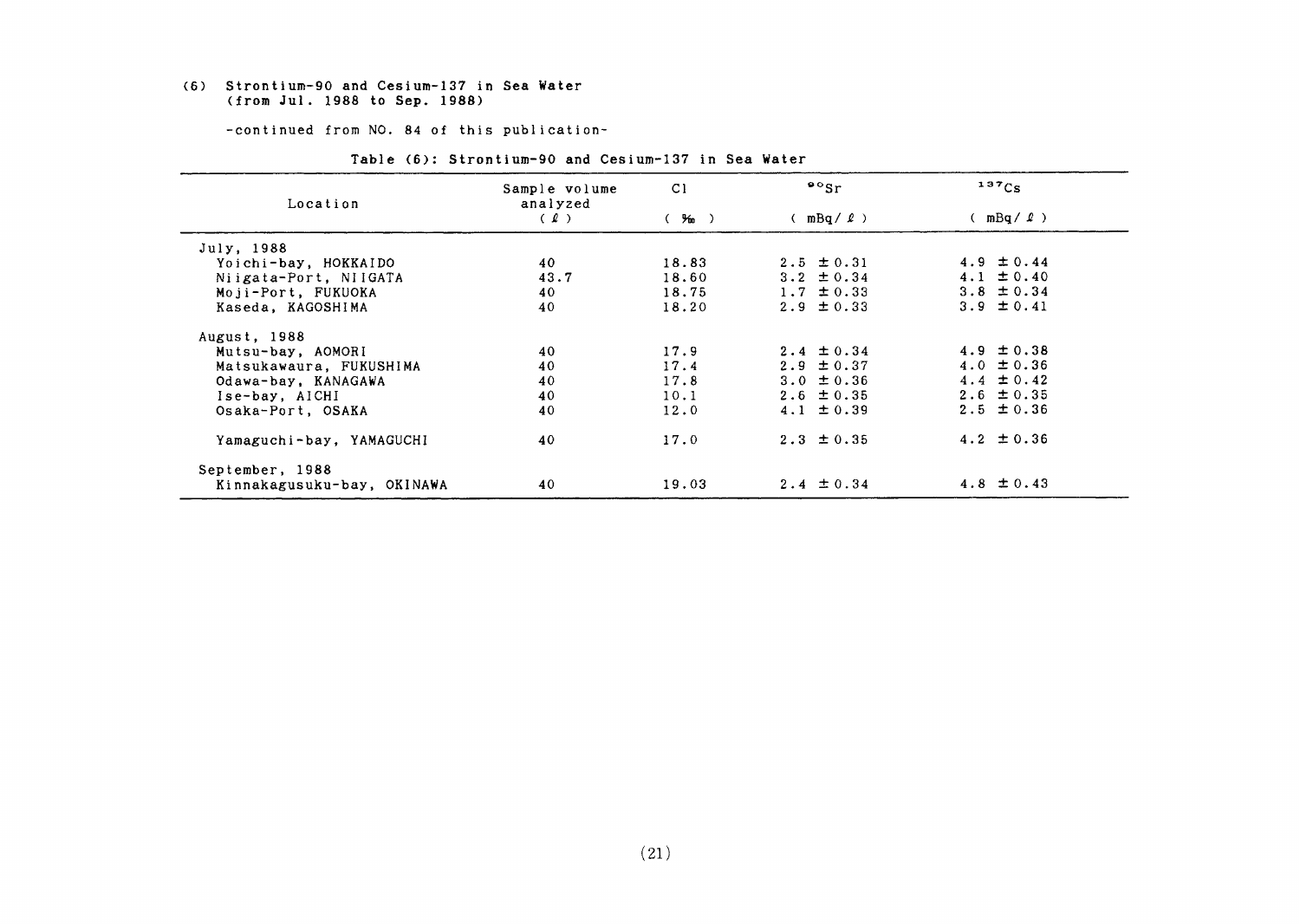#### (7) Strontium-90 and Cesium-137in Sea Sediments (from Hay1988 to Sep.1988)

 $\sim 10^7$ 

-continued from NO. 84 of this publication-

#### Table (7): Strontium-90 and Cesium-137 in Sea Sediments

|                            | Depth          | $\cdot$ $\cdot$ sr          | 137Cs                       |  |  |  |
|----------------------------|----------------|-----------------------------|-----------------------------|--|--|--|
| Location                   | (m)            | $(Bq/Kg \cdot d$ ried Soil) | $(Bq/Kg \cdot d$ ried Soil) |  |  |  |
| May, 1988                  |                |                             |                             |  |  |  |
| Sekine-machi, AOMORI       | 13             | $0.11 \pm 0.10$             | $0.30 \pm 0.12$             |  |  |  |
| July, 1988                 |                |                             |                             |  |  |  |
| Yoichi-bay, HOKKAIDO       | 13             | $0.08 \pm 0.11$             | $0.62 \pm 0.12$             |  |  |  |
| Tokai, IBARAGI             | $\overline{7}$ | $0.02 \pm 0.08$             | $0.57 \pm 0.12$             |  |  |  |
| Niigata-Port, NIIGATA      | 24             | $0.05 \pm 0.09$             | $1.8 \pm 0.17$              |  |  |  |
| Moji-Port, FUKUOKA         | 9              | $0.06 \pm 0.08$             | $2.3 \pm 0.18$              |  |  |  |
| Kaseda, KAGOSHIMA          | 21             | $0.01 \pm 0.08$             | $0.19 \pm 0.09$             |  |  |  |
| August, 1988               |                |                             |                             |  |  |  |
| Mutsu-bay, AOMORI          | 11             | $0.51 \pm 0.11$             | $8.3 \pm 0.32$              |  |  |  |
| Matsukawaura, FUKUSHIMA    | 5              | $0.04 \pm 0.08$             | $1.2 \pm 0.14$              |  |  |  |
| Odawa-bay, KANAGAWA        | 8.5            | $0.10 \pm 0.09$             | 3.9<br>$\pm$ 0.22           |  |  |  |
| Ise-bay, AICHI             | 22             | $0.12 \pm 0.09$             | $3 \cdot 1$<br>$\pm$ 0.22   |  |  |  |
| Osaka-Port, OSAKA          | 12             | $0.00 \pm 0.08$             | $\pm$ 0.28<br>5.8           |  |  |  |
| Yamaguchi-bay, YAMAGUCHI   | 10             | $0.07 \pm 0.09$             | $4.5 \pm 0.24$              |  |  |  |
| September, 1988            |                |                             |                             |  |  |  |
| Kinnakagusuku-bay, OKINAWA | 14             | $0.01 \pm 0.11$             | $0.54 \pm 0.14$             |  |  |  |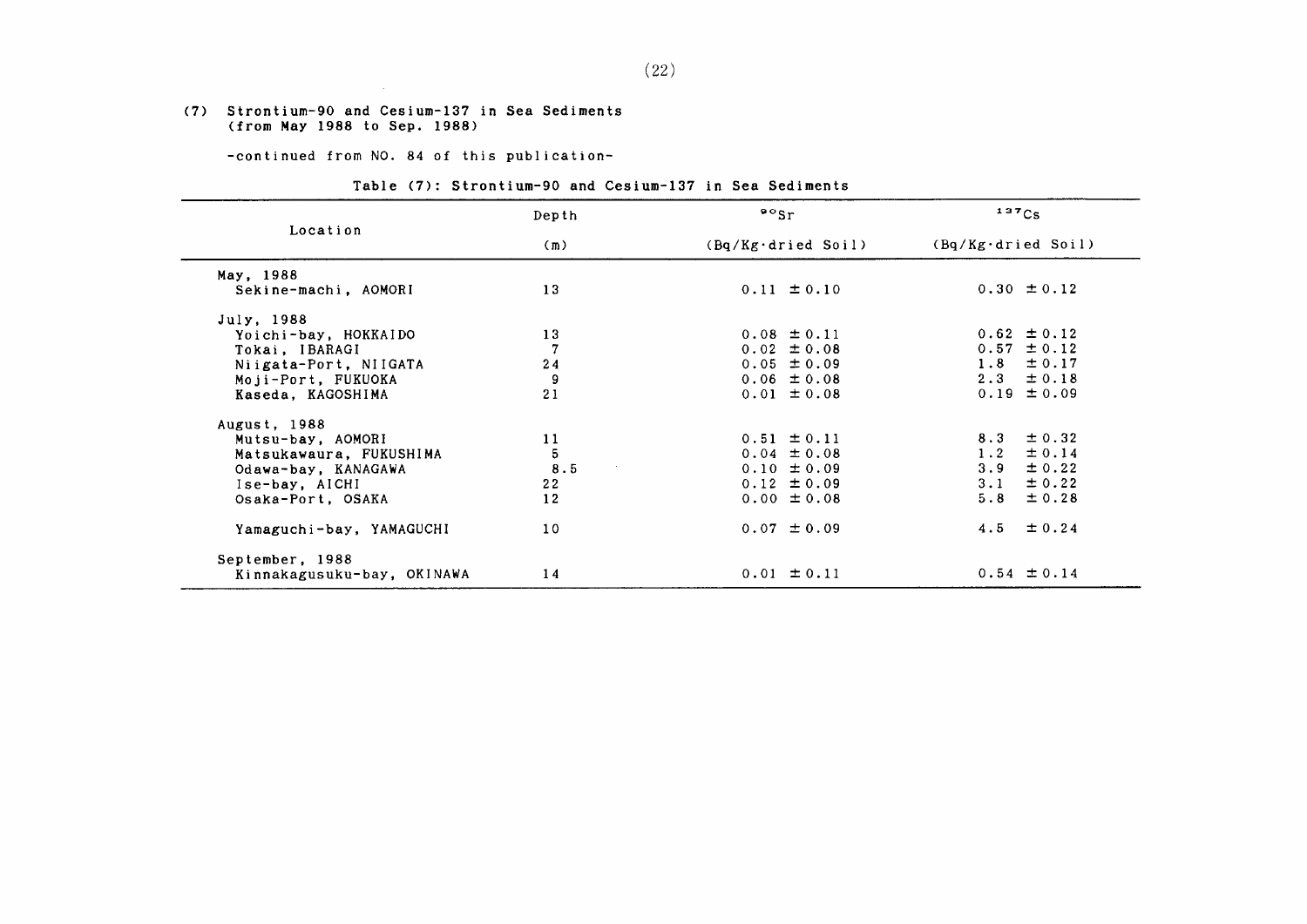



 $Fig. 1-1$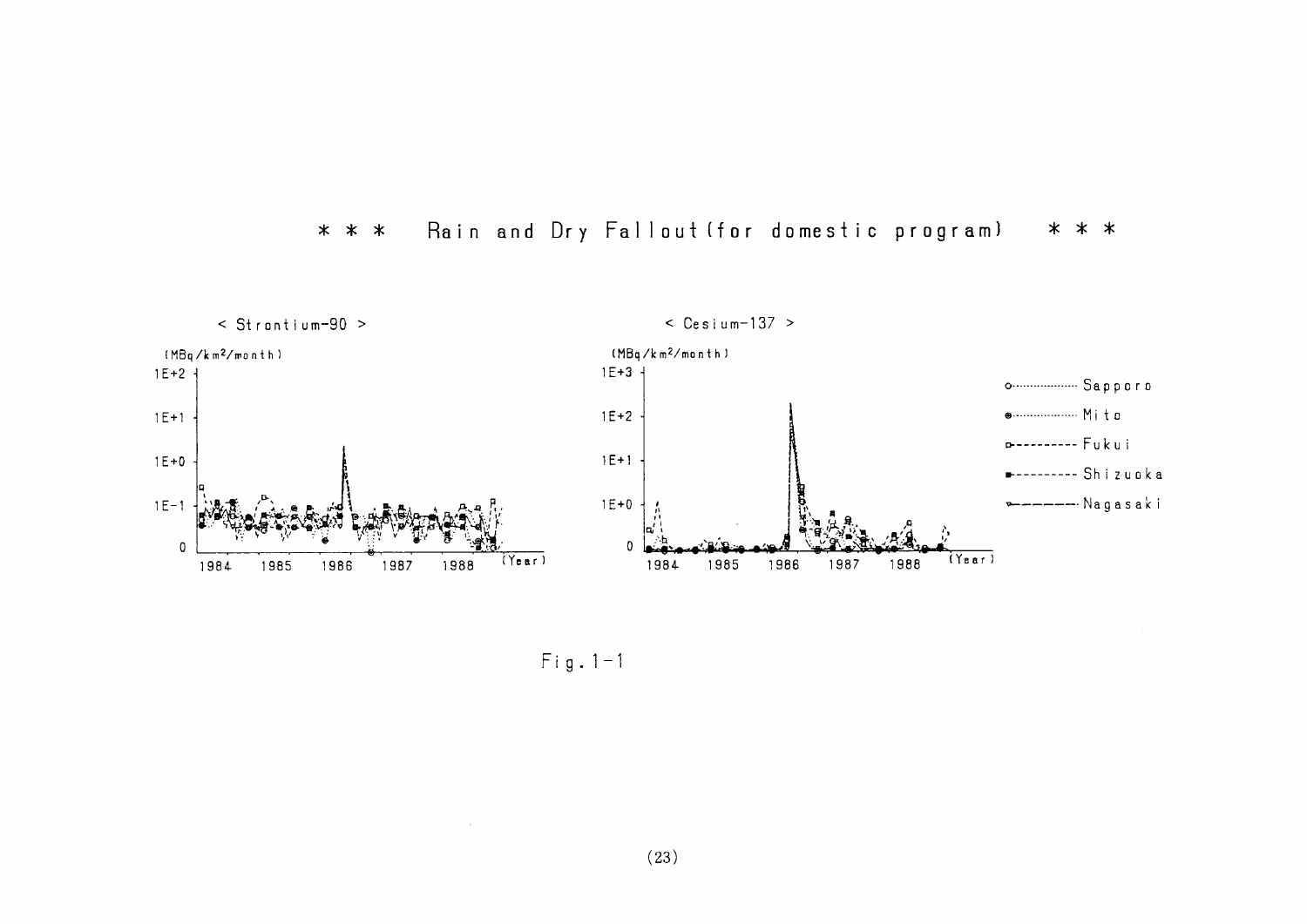Rain and Dry Fallout (for WHO program) \* \* \*  $* * *$ 



 $Fig. 1-2$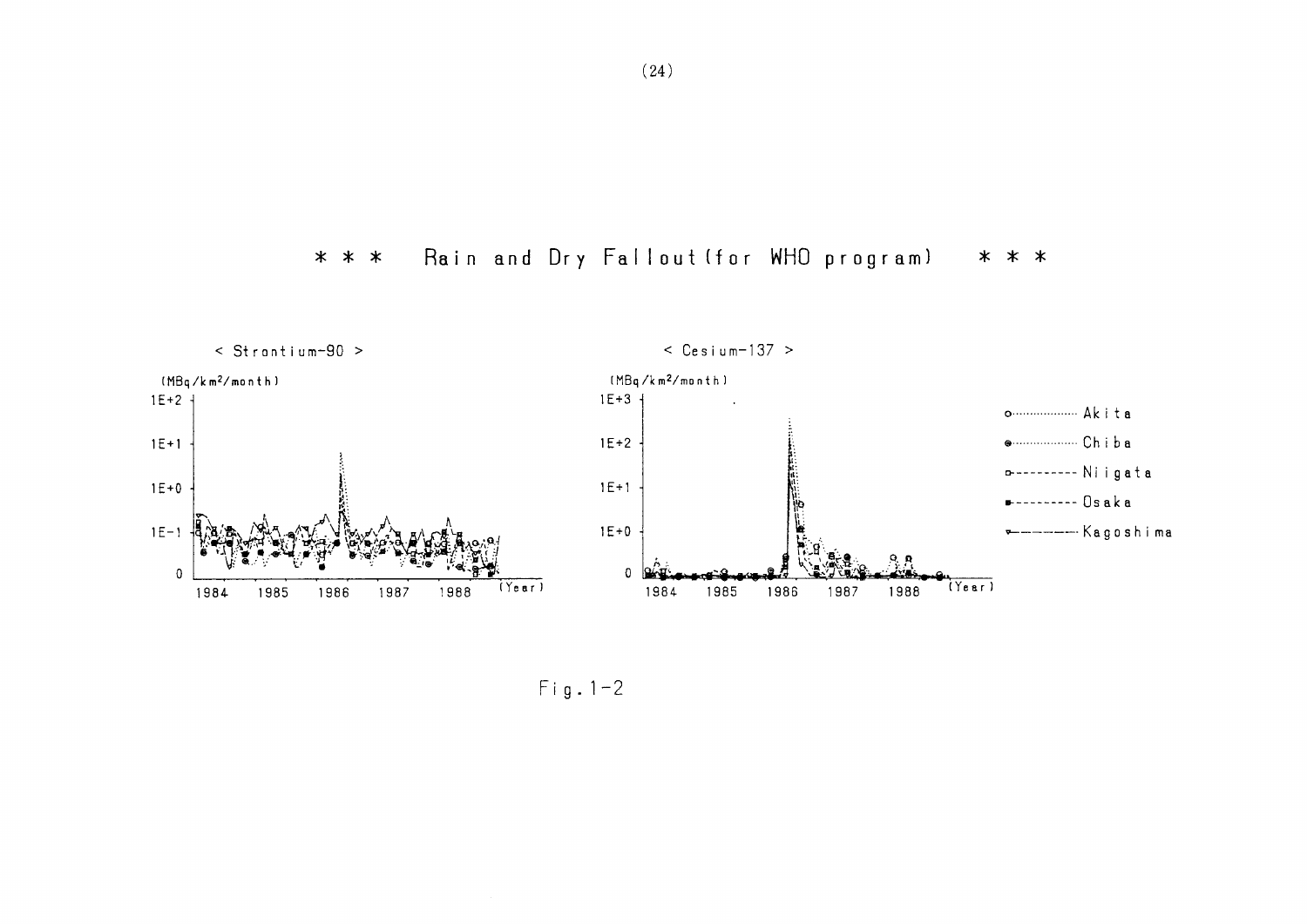



 $Fig. 2$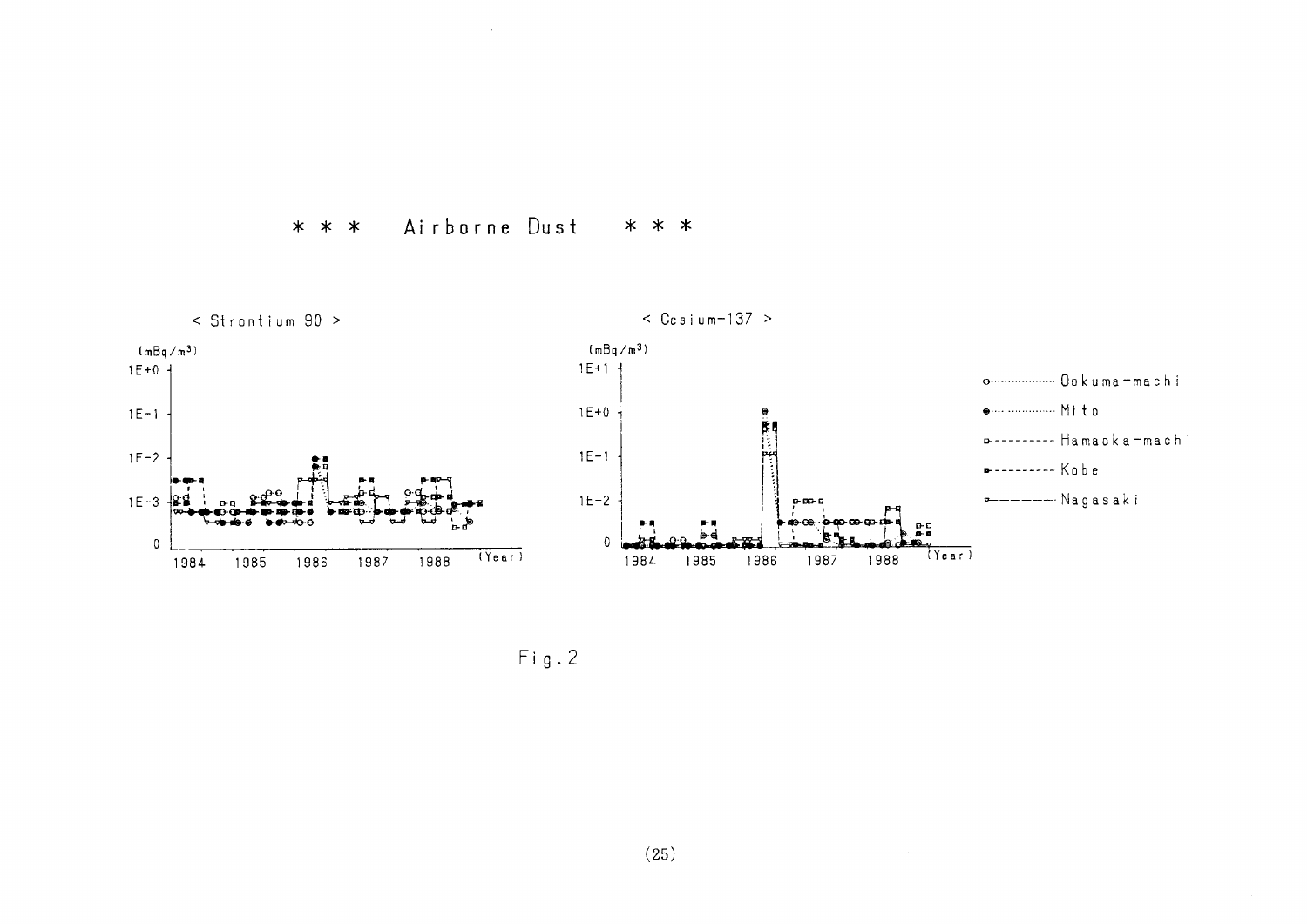Tap water  $* * *$ \* \* \*



 $Fig. 3$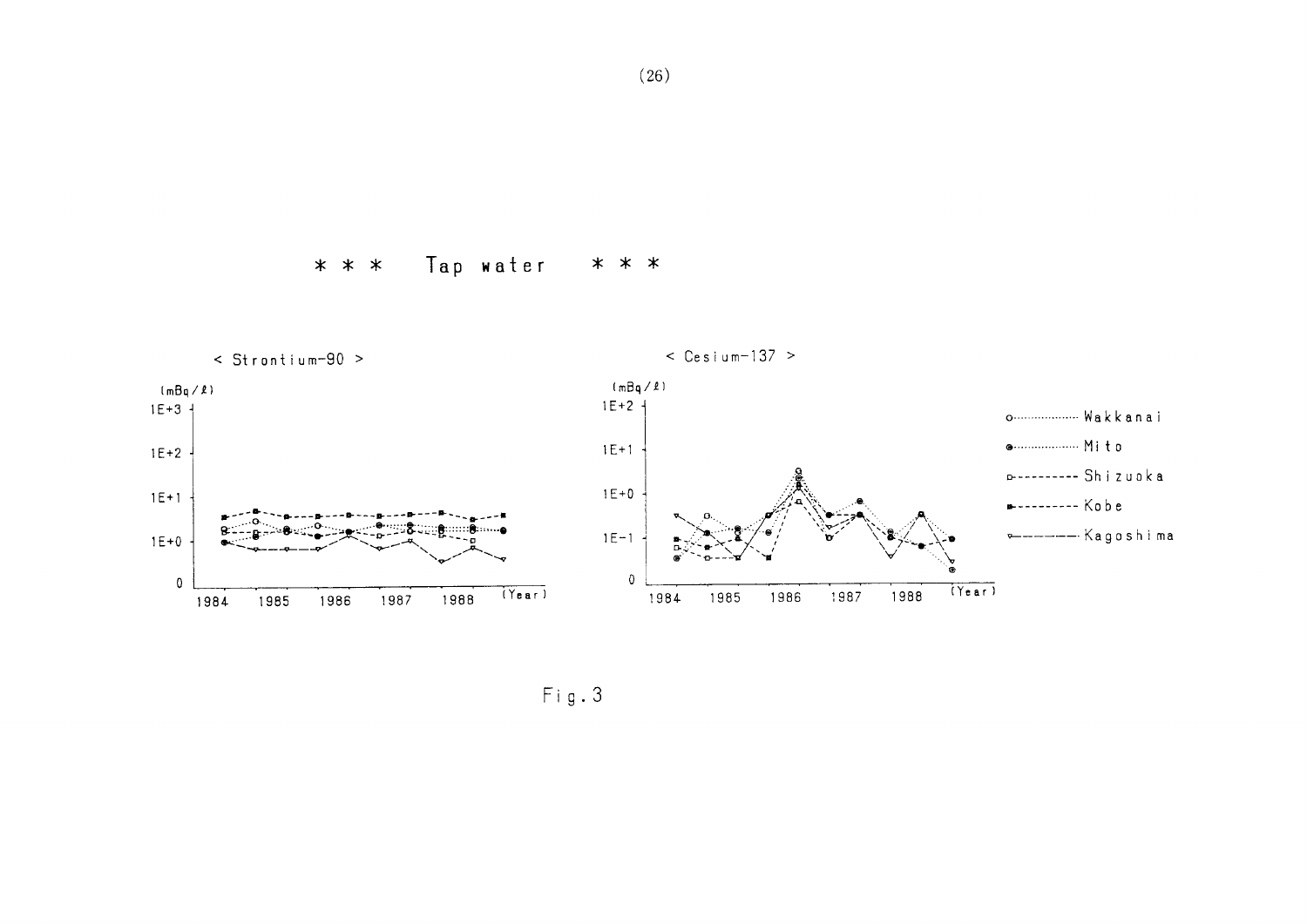



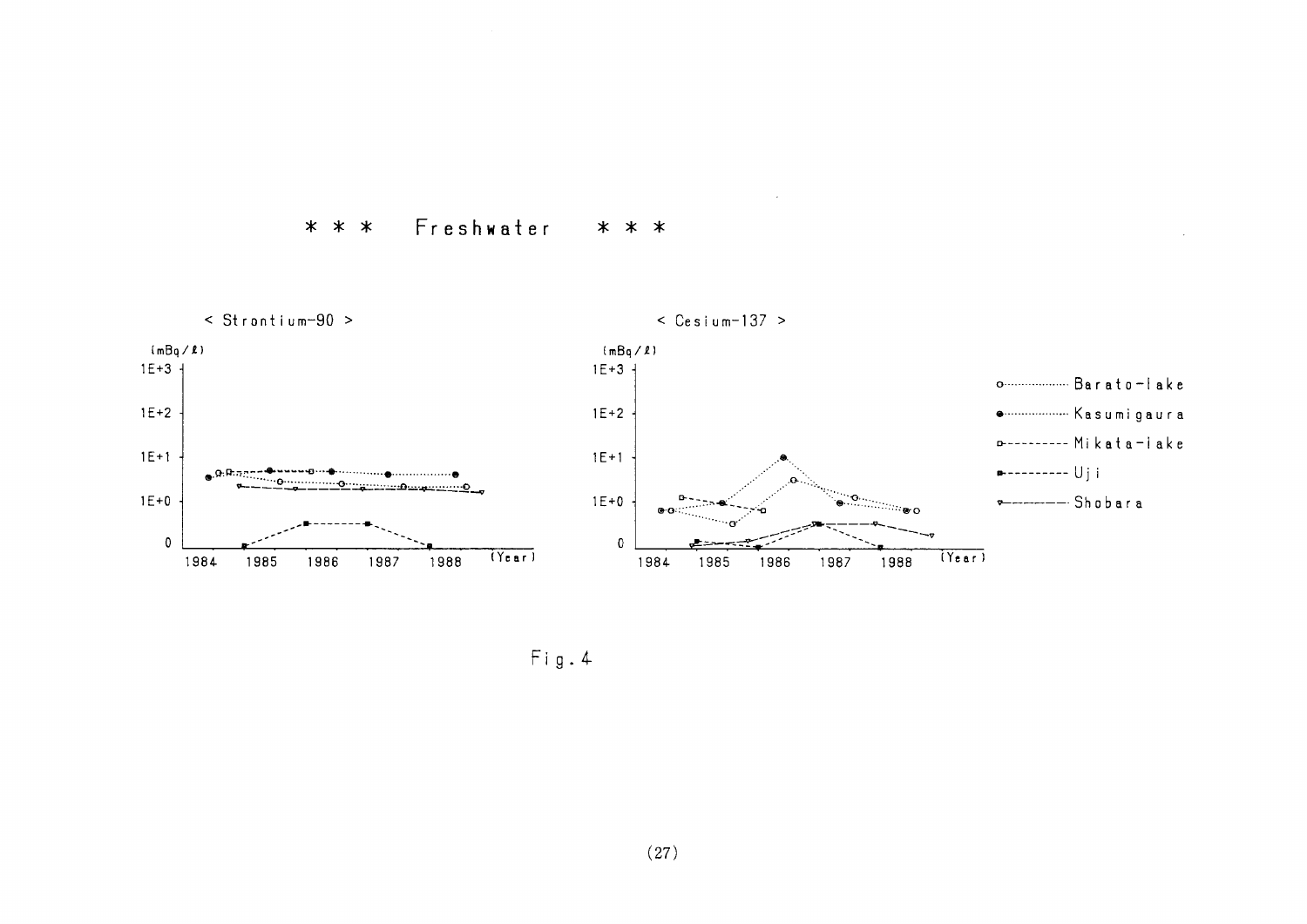$* * *$ Soil \* \* \*



 $Fig. 5$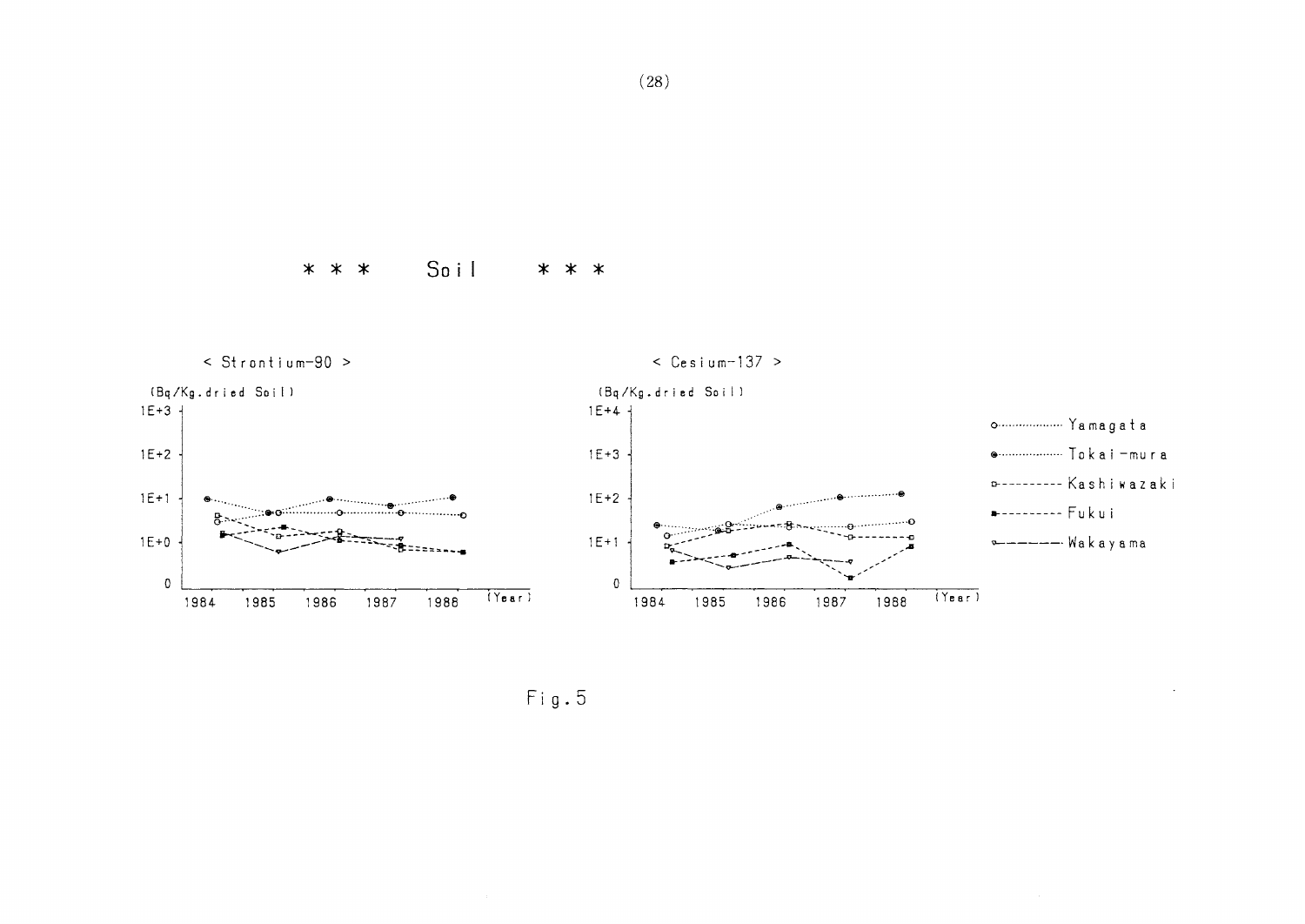#### $* * *$ Sea Water \* \* \*



Fig.6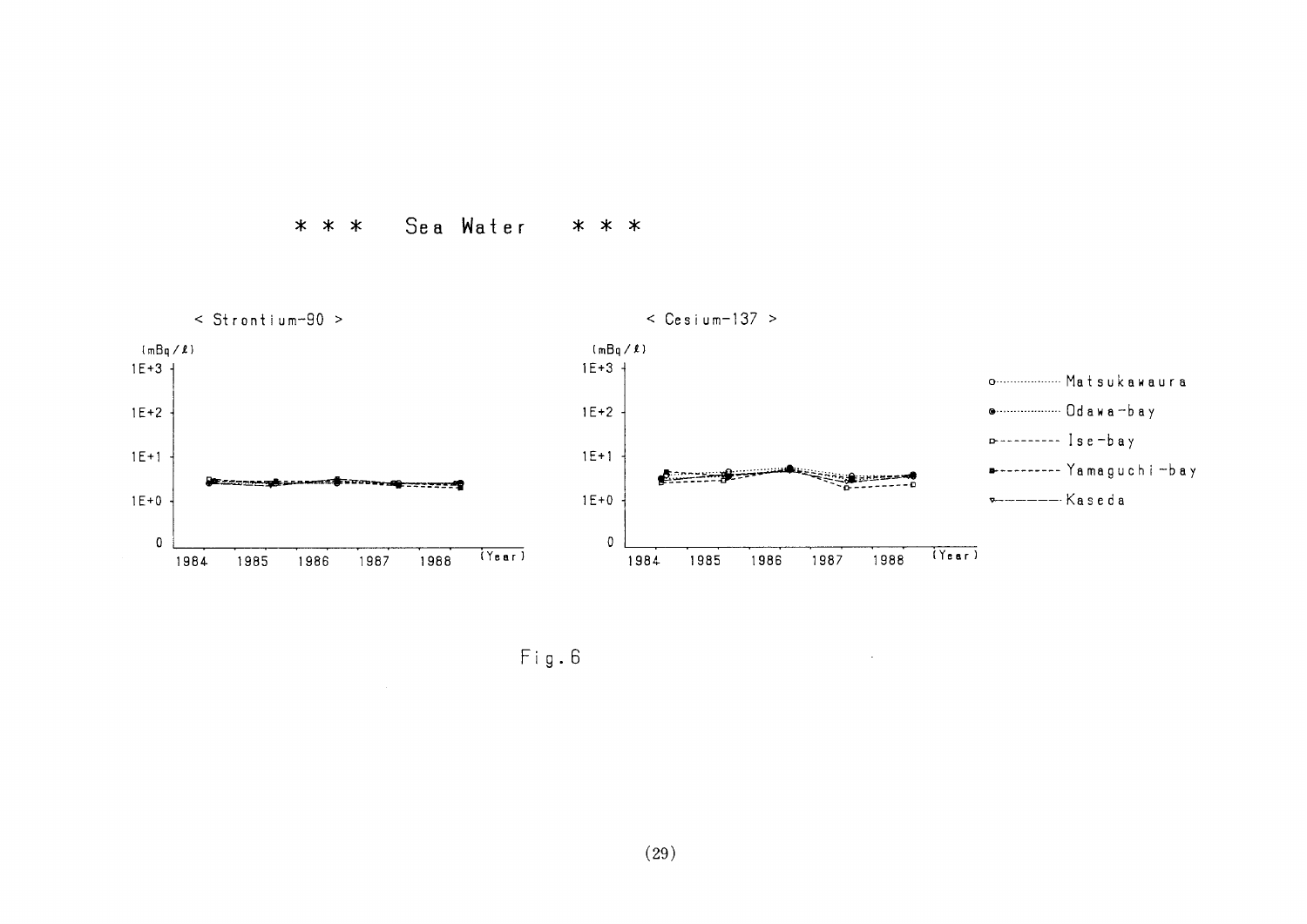#### Sea Sediments  $* * *$ \* \* \*



 $\sim$   $\sim$ 

 $Fig.7$